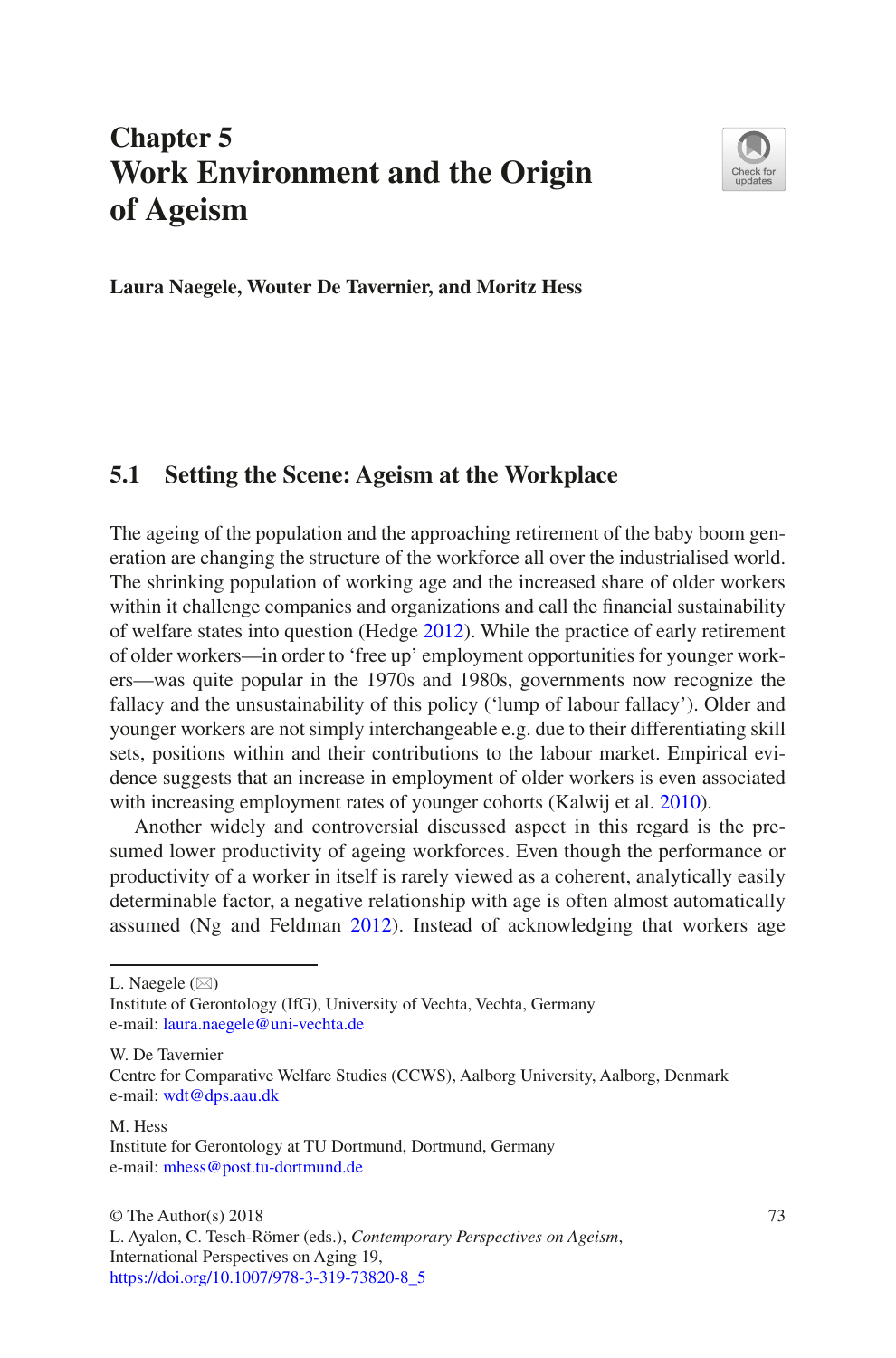individually and that their productivity is affected by their abilities (physical and cognitive limitations due to age) (Cardoso et al. [2010](#page-14-2)), education and work experience (outdated or obsolete skills) as well as by work environment related factors such as age-appropriate workplaces and/or career development opportunities (Frerichs et al. [2012](#page-14-3)), older workers are often seen as less productive than their younger counterparts (Ng and Feldman [2008](#page-15-0)). A closer look at the scientific literature reveals that existing studies do not support this one sided view as they appear to be inconclusive in this regard: Some researchers conclude that ageing populations have a negative effect on labour market productivity, whereas others suggest that at the company level, a higher share of older workers is associated with higher productivity (Van Dalen et al. [2010](#page-17-0)).

However, the lingering prevalence of prejudices and stereotypes as well as the discrimination of older workers based on age may compromise governments' efforts to extend working lives, which has become a key priority in most of the Western world as well as parts of Asia (Bal et al. [2011\)](#page-13-0). Ageism, defined as discriminatory practices, attitudes and perceptions regarding older workers (Butler [1969](#page-13-1)), is still pervasive in many companies and organizations in the developed world (Rothenberg and Gardner [2011](#page-16-1)). In addition previous research has shown that experiencing stereotypes and discrimination at the workplace can influence older employees' productivity (Thorsen et al. [2012\)](#page-17-1), retirement intensions (Schermuly et al. [2014\)](#page-16-2), organizational commitment (Snape and Redman [2006\)](#page-16-3), and work satisfaction (Orpen [1995](#page-16-4)). The individual perceptions of age discrimination may furthermore be amplified through the interaction with co-workers and supervisors and foster the prevalence of ageism at the organizational level.

Despite efforts to constrain discriminatory behaviour via law-making and employment policies in Europe and elsewhere, ageism is still prevalent in organizations and companies<sup>1</sup> and affects the careers of older workers in terms of job opportunities, promotions and performance evaluations. As a result—in combination with a shortage of skilled junior personnel—companies might run into difficulties when trying to fill their vacancies, affecting their overall performance and ultimately the growth of the economy (Kunze et al. [2011](#page-15-1); Rothenberg and Gardner [2011\)](#page-16-1). Therefore, it is crucial to identify which factors foster or mitigate ageism in the workplace, as it impacts not just older workers' lives, but also organizational performance and the economy and society as a whole.

Understanding the sources of age discrimination at the workplace is the first step in repelling it. Studies explaining ageism and its origins generally fit into three categories. First, there are studies looking at individuals (the micro level), linking ageist attitudes to individual characteristics such as education, gender or income. A

<span id="page-1-0"></span><sup>1</sup>For improved readability we use the terms 'company' and 'organizations' synonymously in order to describe the 'places of work' throughout the chapter. We acknowledge that even though all companies can be described as organizations, in a narrow interpretation not all organizations can be described as companies (e.g. in the public sector). The processes discussed in the chapter are relevant for both public and private organizations, as well as non-profit and for-profit ones.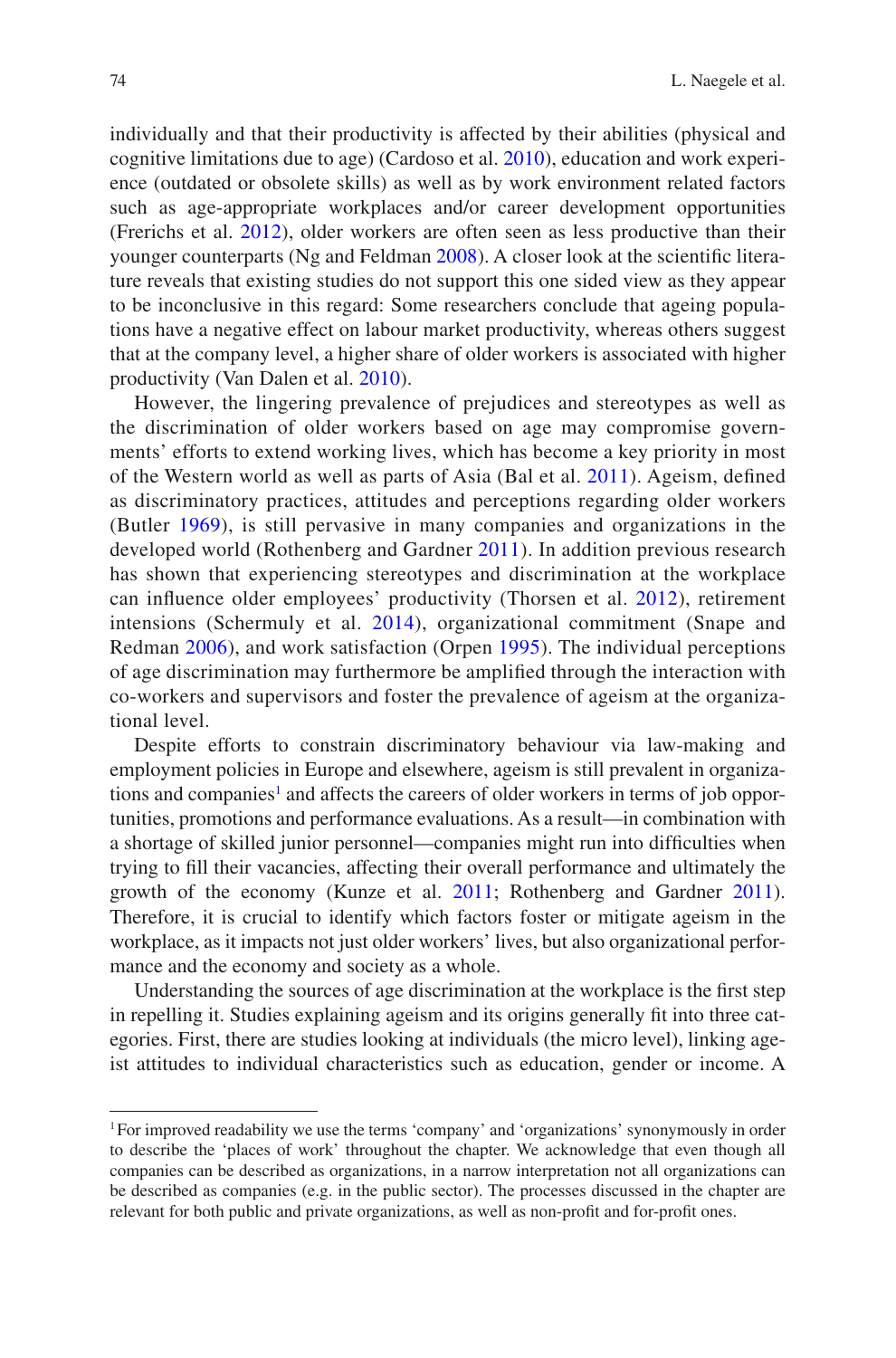second perspective focuses on the macro level. In this perspective, ageism is attributed to cultural norms and attitudes prevalent in societies (Ayalon [2013\)](#page-13-2). Shared values and norms have been shown to manifest themselves through prejudice and discrimination while shaping individual and organizational behaviour regarding ageism (Shiu et al. [2015\)](#page-16-5). The third perspective relates to the social sphere of work organizations/companies (meso level) which play a key role in age discrimination. They provide the 'places of work' and therefore set the scene for the prevalence of discriminating behaviour towards older workers.

By focusing on the organizational level, this chapter aims to outline how ageism manifests itself in the important arena of work. While acknowledging the importance of other (younger) cohorts within the labour market, as well as the increasing amount of volunteer work done by older people, this chapter aims to primarily focus on ageism at the workplace faced by older workers in paid employment. We present a conclusive overview of theories and findings in the scientific literature regarding the role of organizations or companies in cultivating, preserving or reducing ageism within them. Focusing on studies from the developed world, we first look at the company level where we identify organizational characteristics that affect ageism, namely organizational structure and hierarchy, age structure of the workforce, company size, shared values and aspects of age-friendly human resource management. As organizations and companies never exist within an institutional vacuum, we subsequently identify contextual factors that shape and affect companies and organizational behaviour, and hence ageism within the organization. Here, we consider sectorial affiliation and legal frameworks on the company level. Overall we will discuss seven main determinants of age discrimination at the work place, without any claim for completeness at this point. Rather, these determinants are not set in stone, nor do they exist independently of each other or affect all organizations/companies the same way. In addition, as labour markets, organizations and companies are constantly evolving, it can be expected that in the future new determinants of ageism at the company level might arise.

# **5.2 Organizational Characteristics as Sources of Ageism at the Workplace**

#### *5.2.1 Organizational Structure and Hierarchy*

Even though several studies stipulate the importance of organizational structures for age discrimination within the workforce (e.g. Branine and Glover [1997;](#page-13-3) Brooke [2010;](#page-13-4) McGoldrick and Arrowsmith [2001](#page-15-2); Riach and Kelly [2015](#page-16-6)), the structure typically is not the focus of ageism research, but only present as a contextual factor—if at all. McGoldrick and Arrowsmith ([2001\)](#page-15-2), for instance, link the organizational structure to stereotypes about and discrimination of older workers, to what it means to be old and to possible solutions to ageism in their conceptual scheme, but this is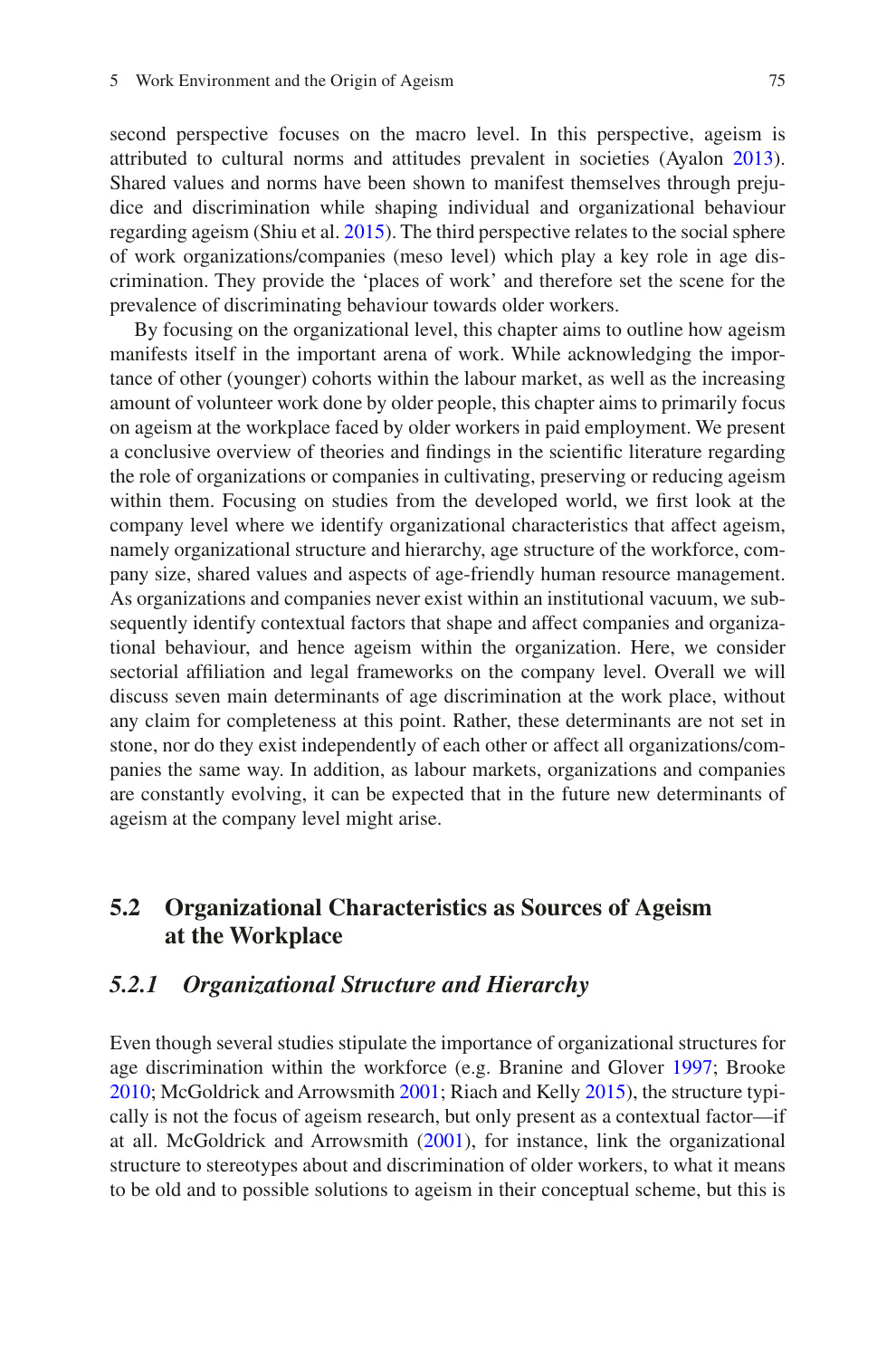completely overlooked in their analyses. This lack of attention for organizational structures in ageism literature is in stark contrast with the attention it has in other areas of research concerning discrimination. For instance, there is a vast body of research regarding the discrimination of women in the workforce (Gelfand et al. [2007\)](#page-14-4). Other findings suggest that sexual and racial inequalities in an organizational hierarchy tend to reproduce themselves (Gelfand et al. [2005\)](#page-14-5). Bird and Rhoton [\(2011](#page-13-5)) develop this idea further in their research on gender and 'professional bureaucracies'. They identify four components elementary to the professional work organization that are vulnerable to discrimination and as such effectively work as a filter guaranteeing that only individuals complying with the logic of the organization reach higher positions in the organizational hierarchy: the organization of work itself (e.g. work hours), decision-making processes (e.g. who makes the decisions), performance evaluation practices (e.g. which criteria are used in the evaluation) and information networks (e.g. largely informal networks through which individuals gather important information for job performance and career advancement). Regarding the latter, Gelfand et al. ([2005\)](#page-14-5) also point to the fact that, in line with the similarity-attraction theory (see further below), individuals tend to form informal networks in an organization with other individuals who are similar to them. In a white male dominated organization, for instance, women and ethnic minorities will have less informal access to those higher in the hierarchy than do white men. In the context of ageism, this would mean that workers may benefit from informal networks if individuals higher up in the hierarchy are of the same generation or, as the flip side of the coin, that they receive less opportunities if that is not the case. Interestingly, in their study in the information technology sector in the Anglo-Saxon world, McMullin et al. [\(2011](#page-15-3)) find that hierarchy can be beneficial for older workers. Due to the fast evolution in the information technology sector, programming skills can become outdated rather quickly—hence the finding of McMullin and Dryburgh ([2011\)](#page-15-4) that programmers are considered 'old' already in their early 40s (note that this implicitly involves the ageist assumption that workers above age 40 are not able to adapt to changes). By climbing higher in the hierarchy into a managerial position, however, different skills become relevant—skills that are more often attributed to older workers.

That brings us to the role of skills: organizational and company structures, like sectors, demand specific skills. In the words of Miles and Snow ([1995,](#page-15-5) p. 5): "Every organizational form—pyramid or pancake, centralized or decentralized—places unique demands on people." These skills can be the subject of ageist ideas, if for example some skills are being mainly attributed to certain age groups and hence they can be a mediator between the organization of work and discrimination based on age. There is a large agreement in the literature that organizational structures have a 'skill bias' (Caroli and Van Reenen [2001\)](#page-14-6).

Much has been written about the knowledge, skills and creativity of workers being important in processes of organizational change and new forms of organization. Whitley ([1989\)](#page-17-2) wrote that managerial work is characterized by its unstandardized nature, orientation towards problem-solving and balancing between reproduction and innovation. In a strongly hierarchical system, these skills would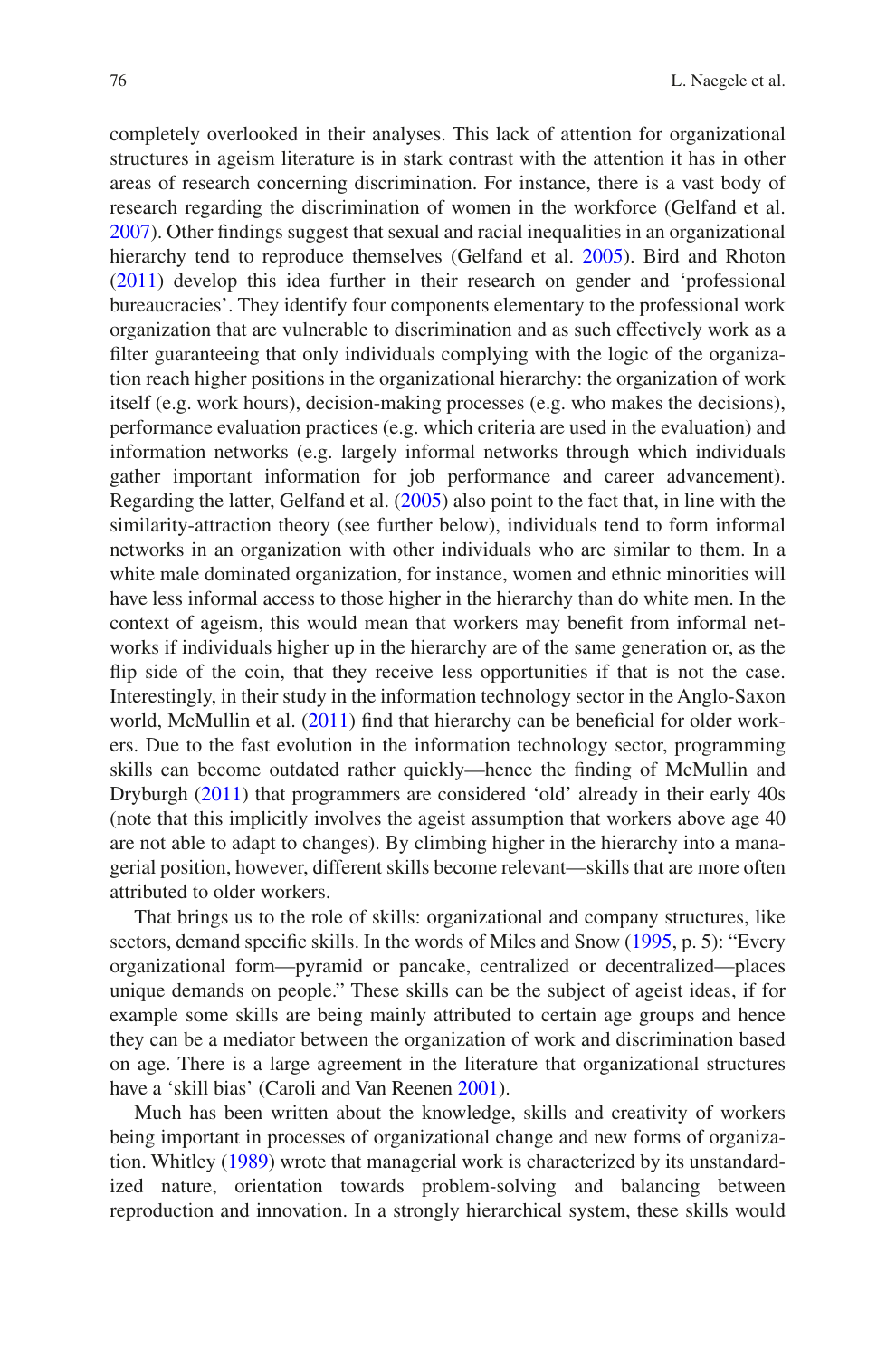traditionally be seen as traits of experienced workers in management positions. In new types of organizations with flat hierarchies, where individual workers get more and more tasks and responsibilities (Caroli and Van Reenen [2001](#page-14-6)), these characteristics are not limited to the management anymore. Such lean organizations redefine and break down established hierarchical models of organizational behaviour and with them the inherent expectations of how age and skill is dispensed within organizations (Ashton [2004](#page-13-6); Worley and Doolen [2015\)](#page-17-3). Ashton [\(2004](#page-13-6)) argues that such organizations in addition strengthen workers' skills for two reasons: first, to distribute knowledge more widely within the organization, and second, to give workers more opportunities to practice new skills and techniques. Andriopoulos [\(2001](#page-13-7)) notes that organizations and companies show an increased focus on creativity and problem-solving, and that flat structures stimulate creativity among their employees. Network organizations, which are flat, flexible and market-oriented, and work with relatively autonomous self-managing teams, require workers who have strong skills ('capabilities') and who are trustworthy (Miles and Snow [1995](#page-15-5)). Even though none of these studies makes the link with ageism, it is a common finding in studies on ageism that older workers are considered to be less creative though more trust-worthy (e.g. Gringart et al. [2005](#page-14-7); Taylor and Walker [1998](#page-16-7)).<sup>2</sup> Hence, the relationship between these new organizational structures and ageism could be a dual one: on the one hand, the value placed on knowledge and trust may benefit older workers, though the perception of older workers as less creative may be a serious disadvantage for employment of older workers in organizations with flat hierarchies.

#### *5.2.2 Age Structure*

'Relative age', referring to an individual's age as compared to the average or mean age in a sector, company or profession (McMullin and Duerden Comeau [2011\)](#page-15-6), is a basis for age discrimination in the labour market—the general idea being that the bigger the difference between the individual's age and what is considered 'normal' for a certain function, the higher the risk for discrimination. Individuals working as programmers in the information technology sector, for instance, could be considered 'old' in their early 40s, while a judge may only reach that point 20 years later (McMullin and Dryburgh [2011\)](#page-15-4). Data from the German Institute for Employment Research Establishment Panel show that older workers (50+ years) are perceived more positively regarding their capabilities and performance by management personnel in companies with a higher share of older workers (Bellmann et al. [2003\)](#page-13-8). However, due to the cross-sectional nature of the analysis, it is not possible to make a statement on the causal direction of the relation.

<span id="page-4-0"></span><sup>2</sup>According to Binnewies et al. ([2008\)](#page-13-9), earlier "[s]tudies reporting relationships between age and creativity most of the times found no relationship  $(\ldots)$  or a slightly negative relationship" (p. 442). Their own study suggests that the relation between age and creativity is dependent on the level of job control of the worker.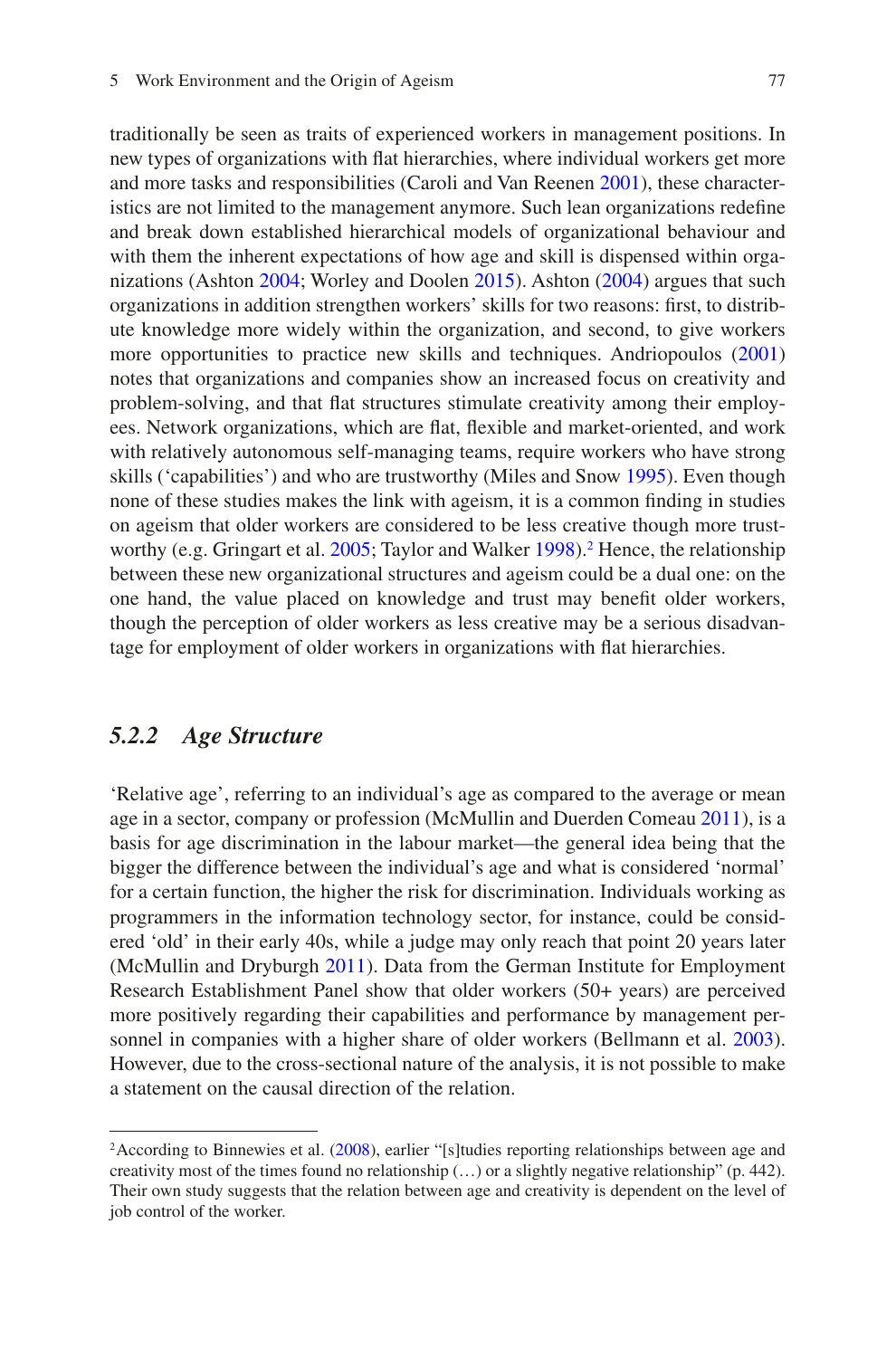Kunze et al. [\(2011](#page-15-1)) note two general strands in earlier research, linking increased age diversity in an organization to decreasing age discrimination. The first one refers to the contact hypothesis, suggesting that age diversity leads to more contact and familiarity between individuals of different age groups, leading to lower age discrimination. A second strand suggests that increasing age diversity causes workers to believe the organization values diversity, thereby shaping a 'positive diversity climate' (see further below).

However, there are also four prominent hypotheses in the literature expecting the opposite: that ageism will be higher as age diversity in the organization increases. First, the similarity-attraction paradigm suggests people like others they feel are similar to themselves (Kunze et al. [2011,](#page-15-1) [2013](#page-15-7); Shore and Goldberg [2012](#page-16-8)). Second, according to social identity and self-categorization theory, "individuals tend to classify themselves and others into certain groups on the basis of dimensions that are personally relevant for them" (Kunze et al. [2011](#page-15-1), p. 268), and prefer individuals that fall in the same category as themselves (Kunze et al. [2011,](#page-15-1) [2013](#page-15-7); Shore and Goldberg [2012\)](#page-16-8). Growing age diversity might then make age as a trait more salient, and hence an element in this categorization process.

The concept of 'career timetables' is a third hypothesis (Kunze et al. [2011](#page-15-1), [2013;](#page-15-7) Shore and Goldberg [2012](#page-16-8)). It involves expectations of how individuals move up in the organizational hierarchy as they become older and more experienced, and that employees who 'lag behind' on this schedule—and who are hence surrounded by younger individuals in their work unit—are more likely to face discrimination. A fourth theory is related to 'prototype matching', the idea being that certain jobs are considered to be for a specific group of people, for instance because of the skills or knowledge they require (Kunze et al. [2011](#page-15-1); Shore and Goldberg [2012\)](#page-16-8). An older person performing a job that would typically be seen as a job for young people has a higher risk of facing discrimination, just like a younger person who has a job higher up in the hierarchy, while workers think the position requires much knowledge and experience—and should hence be executed by an older person.

While Nishii and Mayer ([2009\)](#page-16-9) do not find a relation between age structure in the working unit and experiences of age discrimination among older workers in the United States, Kunze et al. [\(2011](#page-15-1), [2013\)](#page-15-7) do find that higher age diversity leads to more perceived age discrimination among employees in German companies. Interestingly, Kunze et al. [\(2013](#page-15-7)) find that this relation is exacerbated when case managers have ageist attitudes, while the presence of diversity-oriented human resource policies has the opposite effect.

# *5.2.3 Age-Diverse Climate, Age-Friendly Corporate Identity and Leadership*

Not only structural characteristics like the size or sector of a company determine the level of ageism at the workplace. 'Soft' factors like company climate, inclusion and diversity policies, and corporate identity are important as well. Four selected factors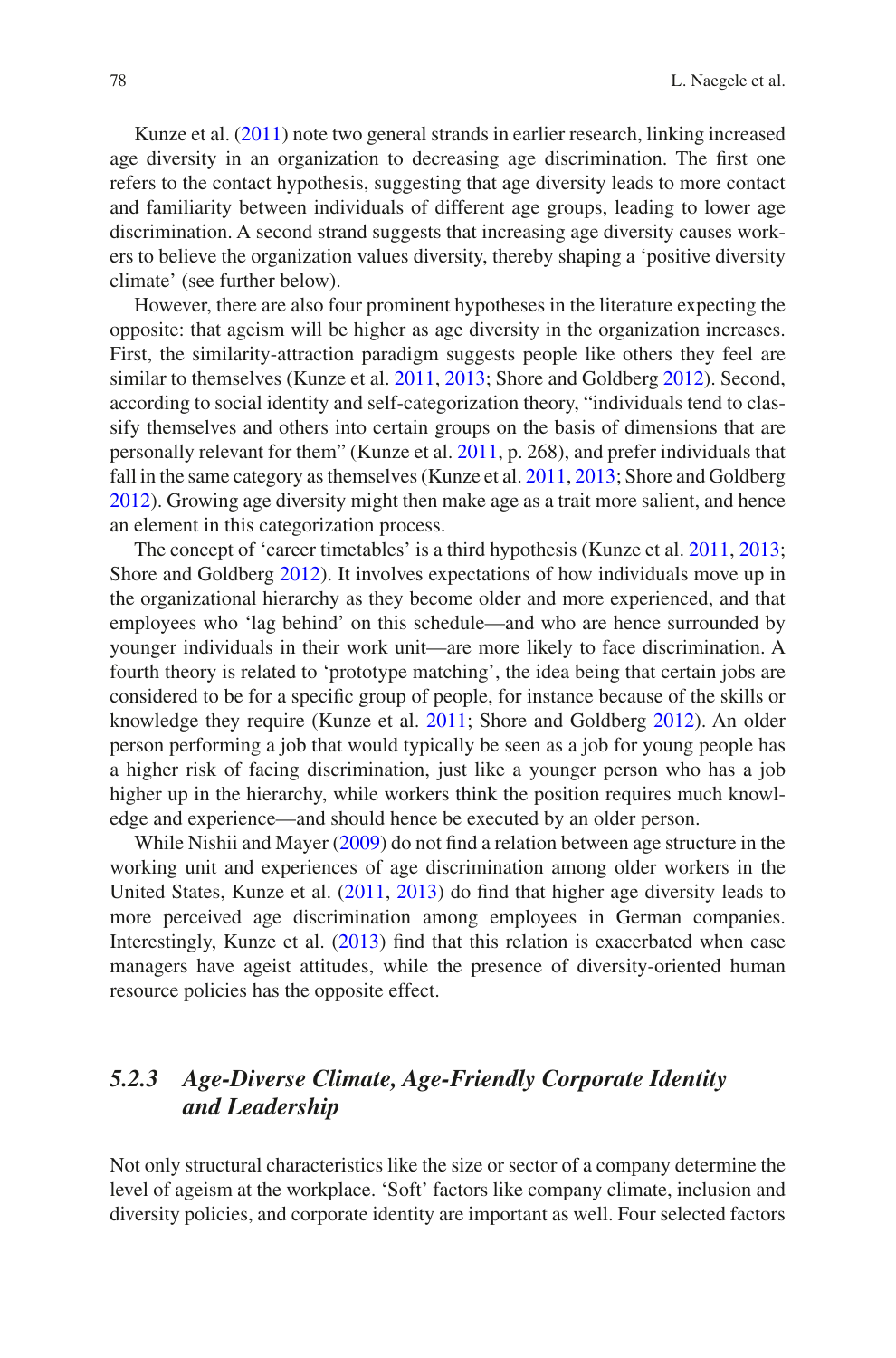in this context—organizational culture, company climate, corporate identity, and leadership—will be the topic of this section. As human resources measurements that can help fight ageism are also immensely important in this regard, they will be discussed separately in the following section.

When researching discriminative behaviour at the workplace Ciampa and Chernesky ([2013\)](#page-14-8) distinguish the important concepts of organizational *culture* and *climate.* "*Organizational culture* refers to the deep structure of organizations, rooted in the values, beliefs, and assumptions of organizational members. It is established through socialization to a variety of identity groups that converge in the workplace [...]. The standards against which behavior is evaluated are that of the majority culture, and reflect the attitude and values of those who hold positions of authority and power" (Ciampa and Chernesky [2013,](#page-14-8) p. 96). Managers should strive for a culture that does not allow discriminative behavior. *Organizational or company climate* is the sum of all the members' individual psychological climates. Boehm et al.  $(2013, p. 671)$  $(2013, p. 671)$  define a climate that hinders the emergence of ageism "[...] as organizational members' shared perceptions of the fair and non-discriminatory treatment of employees of all age groups with regard to all relevant organizational practices, policies, procedures, and rewards." Hence, an age-friendly or age-diversity climate is based on the workers in the organization agreeing that no one should be discriminated because of age.

Closely linked to these rather abstract conceptions of a positive organizational culture and age-diversity climate is the concept of an *age-friendly corporate identity* (Kunze et al. [2011,](#page-15-1) [2013\)](#page-15-7). Companies should free their internal and external communication of ageist language (Fowler et al. [2015](#page-14-9)) and avoid discriminative behaviour in the hiring and promotion process. They should seek to design and create products that are not ageist, and not be ageist towards their customers (Stroud and Walker [2013](#page-16-10)). An age-friendly corporate identity will help to form an age-diverse climate. As already mentioned with the concept of organizational culture, one crucial mediator here is the leadership behaviour of managers and supervisors (Liden et al. [2006](#page-15-8)). They should internalize the idea of an organization or company without ageism, act accordingly, and serve as role models for the other employees (Nishii and Mayer [2009](#page-16-9)). By doing so, they can positively influence organizational culture and climate.

#### *5.2.4 Human Resource Measures*

In addition to having an age-friendly corporate identity and trying to create an atmosphere in which older workers feel welcome and that their work is appreciated, companies also have or rather should have a human resources management strategy that aims to fight ageism. Several tools can be identified that human resources mangers can use to create an age-friendly climate at the workplace. In the literature (Boehm et al. [2013](#page-13-10); Kooij et al. [2010](#page-15-9); Lepak et al. [2006\)](#page-15-10), most scholars agree that human resources measures should be age-inclusive, meaning that no workers should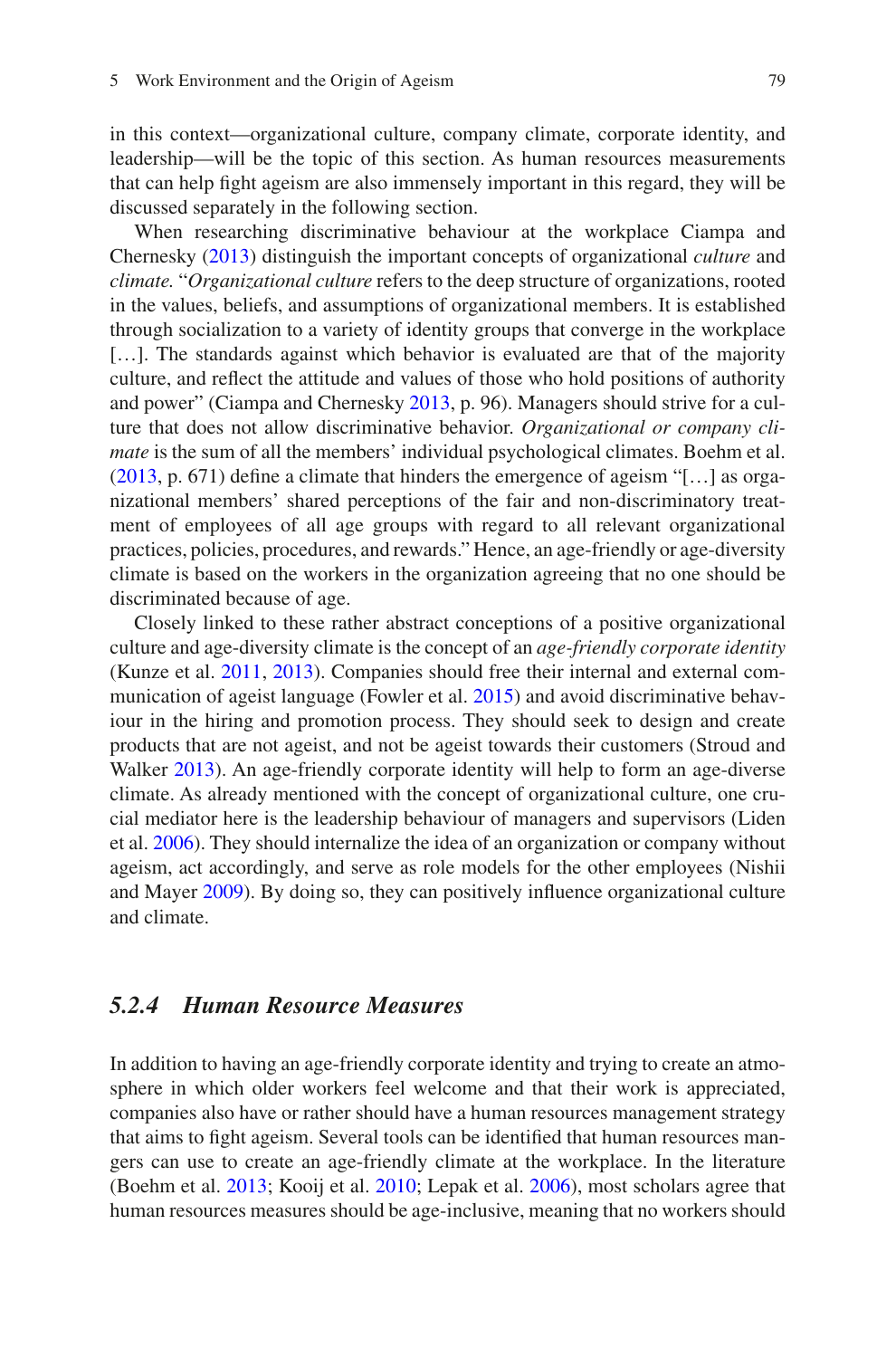be excluded from human resources programs or ignored in the promotion and recruitment process. In addition, the human resources measures should also follow a certain organizational strategy and not consist of single, isolated tools that are not interrelated (Kunze et al. [2013](#page-15-7)). Instead the human resources tools should be bundled into one consistent and coherent policy. Three examples of tools that help to decrease ageism at the workplace are inclusion of older workers into training courses, age-blind promotion and hiring processes, and special training courses for older workers. Suspending older workers from training measures and programs because of their age is an ageist action and leaves them with outdated and/or obsolete skills. In addition including workers from different age groups into training courses could actively help to decrease ageism (Brownell and Kelly [2013;](#page-13-11) Chiu et al. [2001\)](#page-14-10). Drawing on classical contact theory (Aronson et al. [2004](#page-13-12)) which claims that if individuals from different groups get into contact, this will decrease the stereotypes they hold of each other, one could argue that these age-inclusive training programs lead to fewer age stereotypes, and consequently to less ageism at the workplace. A second important human resource tool in the fight against ageism is age-blind promotion (Machado and Portela [2013](#page-15-11)) and recruitment procedures (Ahmed et al. [2012](#page-13-13)). They help to ensure that older workers are not discriminated against when applying at a company or for a new job in the same company. Deleting the applicant's age from the curriculum vitae and, thus, having age-blind applications is one practical measure to ensure age-blind promotion and recruiting proce-dures (Rocco et al. [2014](#page-16-11)). Besides the age-inclusive general human resources approach and the age-blind promotion and recruiting procedures, companies can also offer specific human resource programs for older workers (Göbel and Zwick [2013\)](#page-14-11). Such specific programs might include part time retirement, support for caring obligations, retirement consultation, and life work-time accounts—the latter allowing older workers to 'save' over-time working hours over several years and use them to work less later on (Burke and Ng  $2006$ ). These help older workers to live up to their potential and be productive employees (Picchio and Van Ours [2013;](#page-16-12) Göbel and Zwick [2013](#page-14-11)). This in turn will decrease the occurrence of ageism at the workplace. However, one has to acknowledge that human resources measures aimed at fighting ageism might actually increase it. One unintended consequence of ageblinded promotion and recruitment and special training programs for older workers might be that they are seen as groups that receive undeserved benefits and this might result in ageism (Dipboye and Colella [2013](#page-14-12); Lyon et al. [1998](#page-15-12)).

### *5.2.5 Company Size*

Closely linked to the question of the prevalence of age-friendly human resource measurements is the question of company size. Since small and medium sized companies (<250 employees) are rather the rule than the exception in a majority of countries, taking a closer look at their relation to ageism might be worthwhile.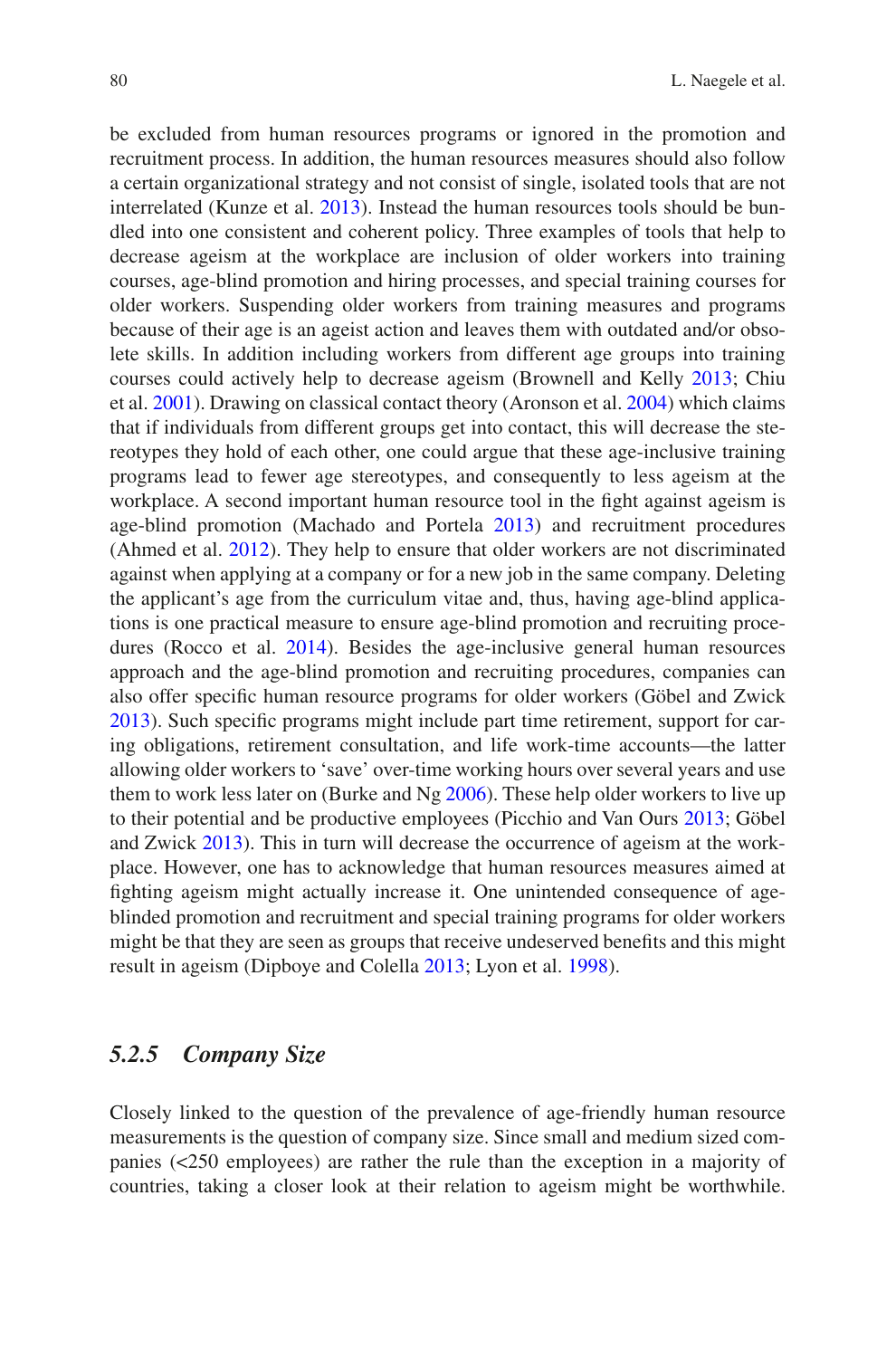When taking human resource measurements into account, a rather easy assumption would be: Small companies have less means to implement age management measures, which have shown to tackle negative stereotyping of older workers (Kunze et al. [2013;](#page-15-7) Fuertes et al. [2013](#page-14-13)), while larger sized companies already widely adapted these measures (Leber et al. [2013](#page-15-13)). Furthermore, small companies are more likely to not feel the need to change their policies due to changing legislation concerning ageism (Metcalf and Meadows [2010\)](#page-15-14), they do not see older workers as the solution for labour market shortages (Van Dalen et al. [2009\)](#page-17-4) and offer fewer training possibilities for older workers (Taylor [2011](#page-16-13)), although research in this regard is inconclusive. When for instance asked for less institutionalized, work-integrated measures for older workers, smaller companies have shown to offer these on the same level as companies with more employees (Naegele and Frerichs [2015\)](#page-15-15).

Regarding the perception of older workers, various studies affirm that in smaller companies, older workers are viewed more positively than in companies with larger workforces (Bellmann et al. [2003;](#page-13-8) Boockmann and Zwick [2004](#page-13-15)). Similar results have been found when asked about self-perceived stereotyping: Older workers employed by small companies report to be more frequently confronted with positive stereotyping than older employees working in larger companies (Hess [2013](#page-14-14)). Flat hierarchies and close social embeddedness within the respective workforce, the monopoly held by older workers on company-specific knowledge (Hilzenbecher [2006\)](#page-14-15), or the fact that older workers often hold key positions within small companies, which are unlikely to be filled easily by others such as younger workers (Beck [2013\)](#page-13-16), could be explanatory factors for the relatively positive view on older workers within small and medium sized enterprises. Additionally—even though often not sufficiently recognized—the prevalence of less formal, work-integrated measures focused on older workers in small and medium sized companies could also be a preventive factor for ageist behaviour.

## **5.3 Contextual Factors as Sources of Ageism at the Workplace**

#### *5.3.1 Industrial and Sectorial Affiliation*

Not only the size of a company or the age structure of its labour force influence the perception of older workers in their work environment, the same goes for the sector or industry in which older workers are employed. According to 'age-typed theory' by Oswick and Rosenthal ([2001\)](#page-16-14) workers are judged by the fit between the requirement of a particular job and the assumed competences they bring to the table. Negative stereotyping and ageist behaviour towards older workers may result from a perceived 'lack of fit' between a job's requirement and the abilities of a worker. Within certain sectors job requirements 'match up' better with competences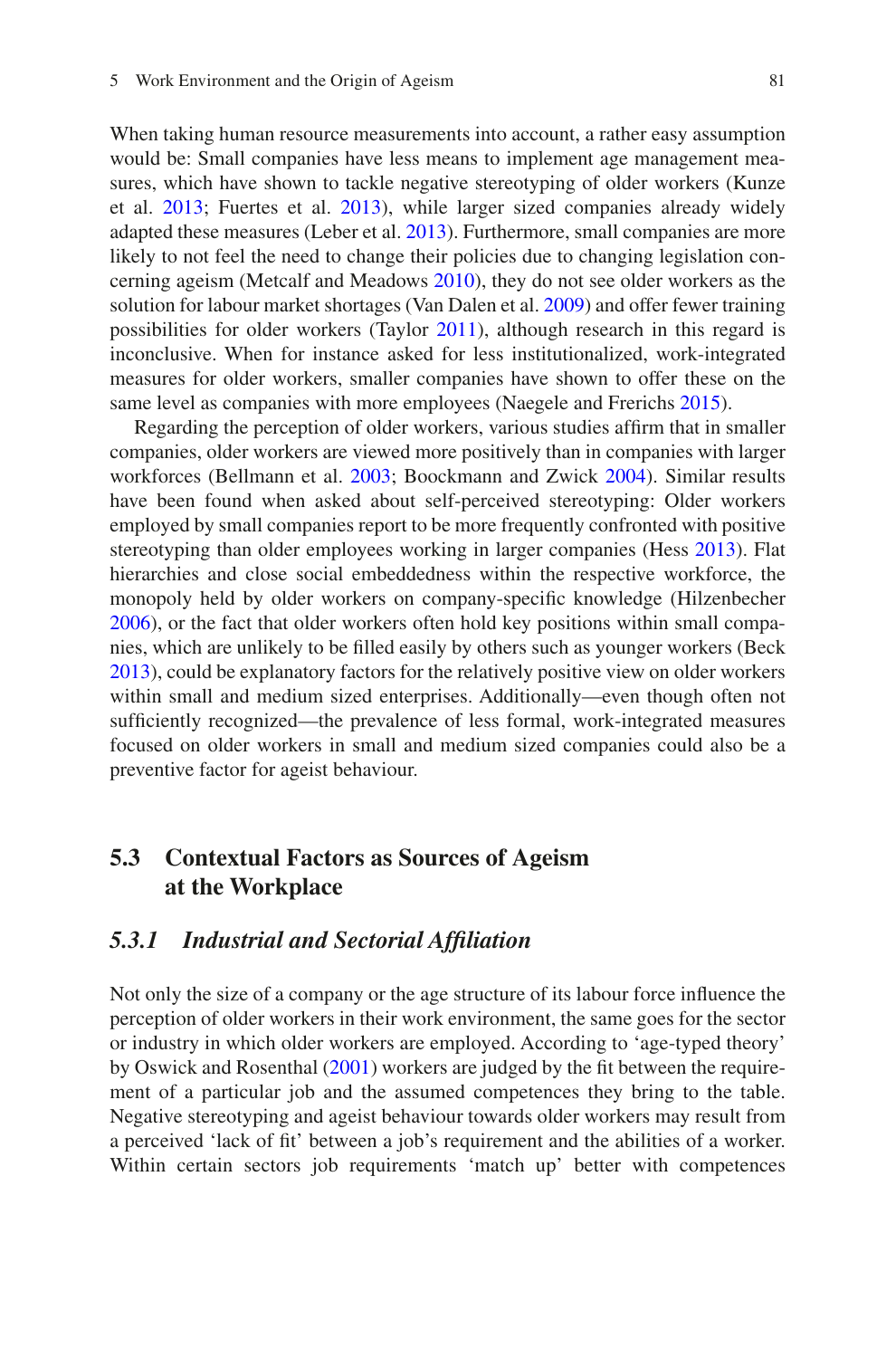generally attributed to older workers (such as stability, loyalty or experience) and therefore these sectors may supply more 'fitting places' of work for older employees (Richardson et al. [2013](#page-16-15); Turek and Perek-Bialas [2013\)](#page-17-5). An easy example can be drawn by looking at the German craft sector—a work environment which highly depends on knowledge as well as experience of workers, both attributes generally ascribed to older workers (Hilzenbecher [2006\)](#page-14-15). Whereas in small craft businesses, older workers are often highly valued and their retirement day considered a dreaded event, research has shown that in other industries, where the question of productivity of workers is high on the agenda, older workers are more often confronted with negative stereotyping (Van Dalen et al. [2010;](#page-17-0) Malmberg et al. [2008\)](#page-15-16). Hess [\(2013](#page-14-14)) estimated differences between sectors and/or industries in Germany by focusing on the prevalence of stereotyping experienced by workers (49+ years). A more positive stereotyping—'older workers being more reliable than their younger colleagues'—was often found in the retail and health care sectors, whereas negative stereotypes—'older workers being less adaptable' and/or 'less productive' occurred more often in the educational sector, public administration as well as manufacturing. Henkens ([2005\)](#page-14-16) finds that amongst Dutch mangers in the public sector, negative stereotypes towards older workers are much stronger than in the private sector. He suggests this might be due to the seniority-based salary system and high job-protection.

The sectorial variations in employment rates of older workers are also found to be influential of a negative age-discrimination climate in industries and ultimately companies (Kunze et al. [2013;](#page-15-7) Stettes [2012\)](#page-16-16). The cultural and political contexts or more generally speaking the 'institutional surroundings' in which employers operate (e.g. when hiring an older worker) are linked not only to the major changes in national level policies but also to experiences with and normative assumptions about older workers within their respective sectors/industries (Shiu et al. [2015\)](#page-16-5). Employers with a high share of older workers (50+ years) in their respective companies are more likely to report that older workers are less often sick than their younger counterparts, whereas management personnel from 'younger' companies do not share this perception (Stettes [2009](#page-16-17)). Whereas sectors such as agriculture and fishing are known for employing the oldest workforces (Macinol [2010](#page-15-17)), in sectors with a predominantly younger workforce such as advertising (Carrigan and Szmigin [2003\)](#page-14-17), older job seekers are often more liable to age discrimination (Richardson et al. [2013\)](#page-16-15). Nevertheless, this behaviour is reported to go both ways. Metcalf and Meadows [\(2010](#page-15-14)) concluded from a British survey that close to one fifth of employers viewed certain jobs as more suitable for particular age groups, with a tendency to favour the middle age group (30–50 years old) over not only older but also younger workers (Taylor [2011](#page-16-13)).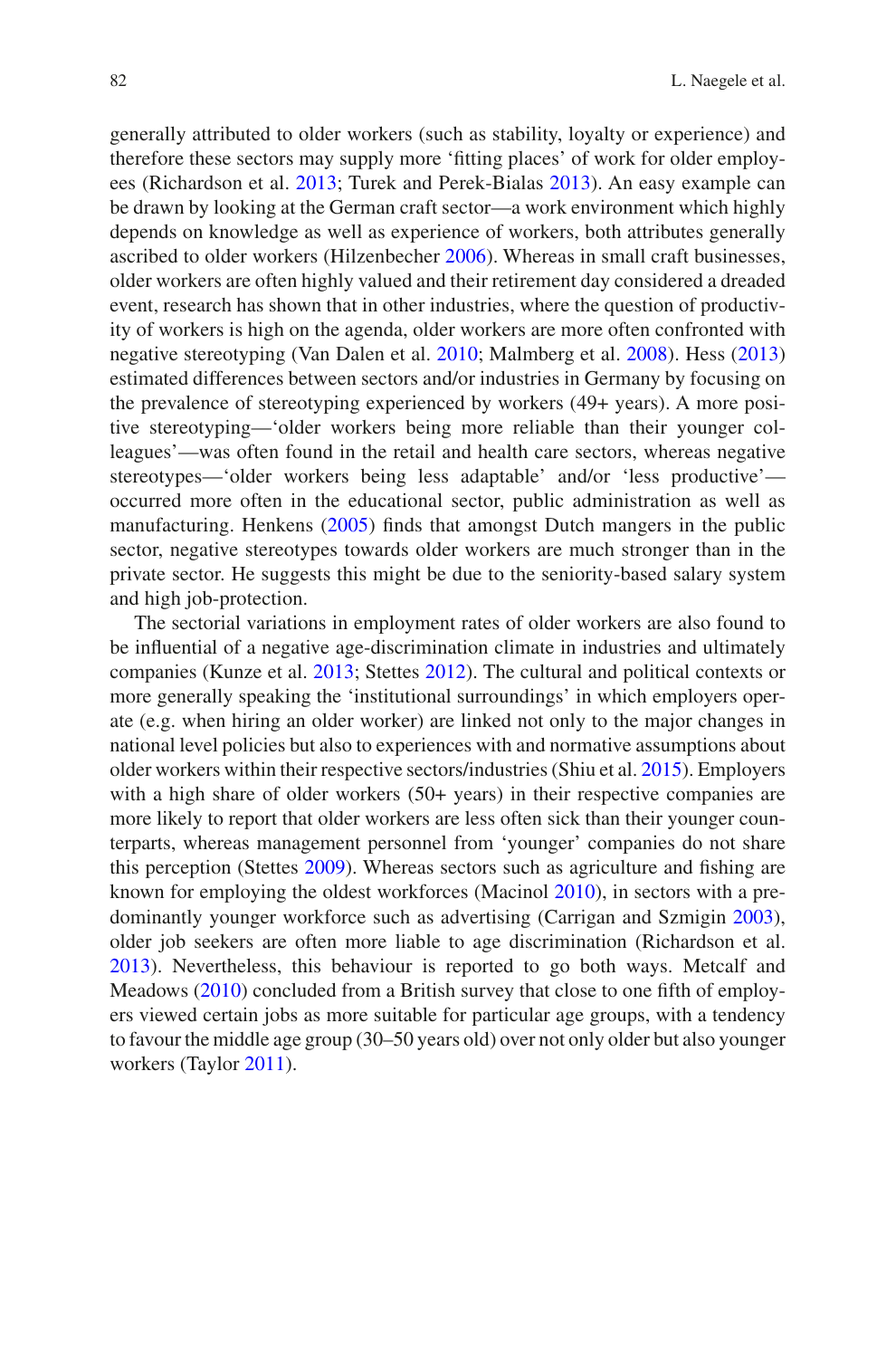# *5.3.2 Legal Framework for Prohibiting Discrimination Based on Age*

Discriminating behaviour based on age in the field of employment and occupation has been subject to legal controls for several decades (Doron et al. [2013](#page-14-18)). While acknowledging the wide range of legislations worldwide, due to the level of sophistication, the existing European legal framework presents an especially interesting case in this regard and will be discussed in the following section[.3](#page-10-0)

Since the broadening of the scope of anti-discrimination measures beyond sex and nationality with the Amsterdam Treaty (1997), the European Union limits the circumstances under which member states may permit employers a different treatment of workers on the ground of age. Imposed under the European Council directive 2000/78/EC, member states are to be encouraged to combat early resigning as well as to facilitate the hiring, employment, career development and retirement of older workers (Numhauser-Henning [2013](#page-16-18); O'Cinneide [2005](#page-16-19)). By 2006, almost all of the member states had implemented the directive in their national discrimination, employment and labour laws (Spencer [2013\)](#page-16-20).

While prohibiting age discrimination is an important legal mechanism in order to promote the equal treatment of older workers in employment, training and the workplace, it is questionable how successful these non-discrimination laws are in practice. Taking the example of compulsory retirement practices, some authors have argued that legal retirement ages are one of the leading forms of age discrimination, since they exclude people *en masse* from the workforce, solely due to their age (Walker [1990\)](#page-17-6). Other authors concluded that driven by economic and political interest's mandatory retirement can be interpreted as an institutionalized form of ageism (McDonald [2013](#page-15-18); Woolever [2013](#page-17-7)).

A steady stream of law cases was brought to the Court of Justice of the European Union and while one would expect compulsory retirement age to be contrary to the ban on discriminatory behaviour based on age, so far the Court of Justice of the European Union has accepted age limits if proportionate means of achieving a legitimate aim arise. The court has argued that 'age' is to be set apart from other protected characteristics under the Discrimination Directive because it is shared by everyone and can be seen as a continuum which changes over time: Over the span of a lifetime, almost every worker will benefit from provisions targeting older workers (Vickers and Manfredi [2013](#page-17-8)). Secondly, according to the Directive a different treatment of workers does not constitute age discrimination if one does not distinguish based on individual factors but based on "legitimate employment policy, labour market and vocational training objectives" (Numhauser-Henning [2013](#page-16-18), p. 401).

<span id="page-10-0"></span><sup>&</sup>lt;sup>3</sup> For a more detailed overview on this topic please see Doron et al. [\(2018](#page-14-19); Chap. [19](https://doi.org/10.1007/978-3-319-73820-8_19)); Mikołajczyk ([2018;](#page-15-19) Chap. [20\)](https://doi.org/10.1007/978-3-319-73820-8_20) and Georgantzi ([2018;](#page-14-20) Chap. [21](https://doi.org/10.1007/978-3-319-73820-8_21)) as well as Abuladze and Perek-Białas [\(2018](#page-13-17); Chap. [28\)](https://doi.org/10.1007/978-3-319-73820-8_28) in this volume.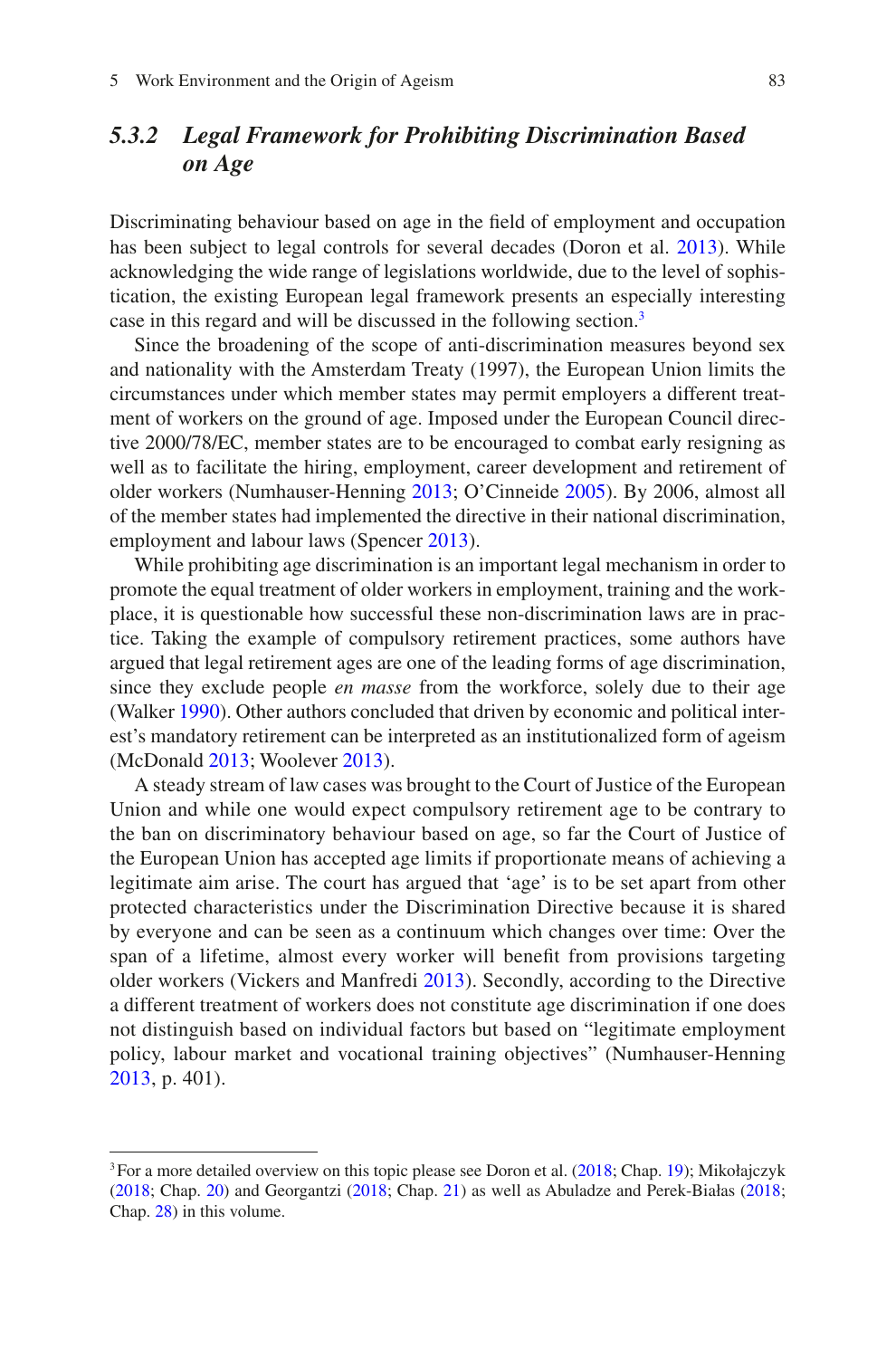Even if such discrimination lawsuits make it to court the 'learning effect' on the employer's side seems to be rather questionable as the review of recent literature addressing age-related cases from the United States of America reveals: It seems that a number of legal firms have established themselves in the lucrative market of assisting human resource managers to avoid lawsuits by terminated older workers. Instead of advising management to adapt more ethical practices towards their older workers, these legal firms specialize in preventing companies to become the target of age-related lawsuits in the first place (Woolever [2013](#page-17-7)). Furthermore, research has shown that even though legal frameworks are in place individuals are reluctant to acknowledge ageist behaviour (and go to court for it), possibly due to the fact that they do not view themselves as being 'old' and therefore attribute perceived harassment at the workplace as not being related to their age (Blackstone [2013](#page-13-18)). In addition, in contrast to their younger counterparts, older workers tend to not report harassment at the workplace, while at the same time employers, lawyers as well as other actors within the legal system, tend to treat age discrimination cases as less serious than race or gender based offences (Spencer [2013\)](#page-16-20).

Taking a look at the hiring practice, the existing limitation of laws become obvious: Oblivious to existing legal regulations, ageism can occur in hiring practices when human resource personnel "consciously or subconsciously applies age limits to older applicants" (Spencer [2013](#page-16-20), p. 147). Existing stereotypes regarding the productivity or performance of older workers on the employer or human resource side furthermore might lead to older workers taking longer to find new employment or when being reemployed tend to receive a lower salary than in their former employment (Woolever [2013](#page-17-7)). Although their importance is non-negotiable, laws are often insufficient to guide the personnel actions of human resource managers as a wide range of policies and actions fall outside the domain of the law. Therefore, ethics in general as well as a company's attitude towards their ageing workforce become increasingly important in the daily work of human resource managers.

#### **5.4 Conclusion: Fighting Ageism at the Workplace**

Against the background of ageing societies in general and an ageing workforce in particular, the subject of old age discrimination at the workplace has moved into the spotlight. Age discrimination or ageism has among others a negative impact on older workers' productivity, quality of work and organizational commitment and, thus, also harms the companies and organizations they are working in. Therefore, fighting ageism must be a priority of policy makers, employers and trade unions. To mitigate the effects of age discrimination, we must know its origins. In this chapter, we focused on the meso-level and the origin of ageism at the workplace. Seven main determinants of ageism were detected: organizational structure and hierarchy; age structure; age-diverse climate; human resources measures; company size; industrial and sectoral affiliation; and the legal framework.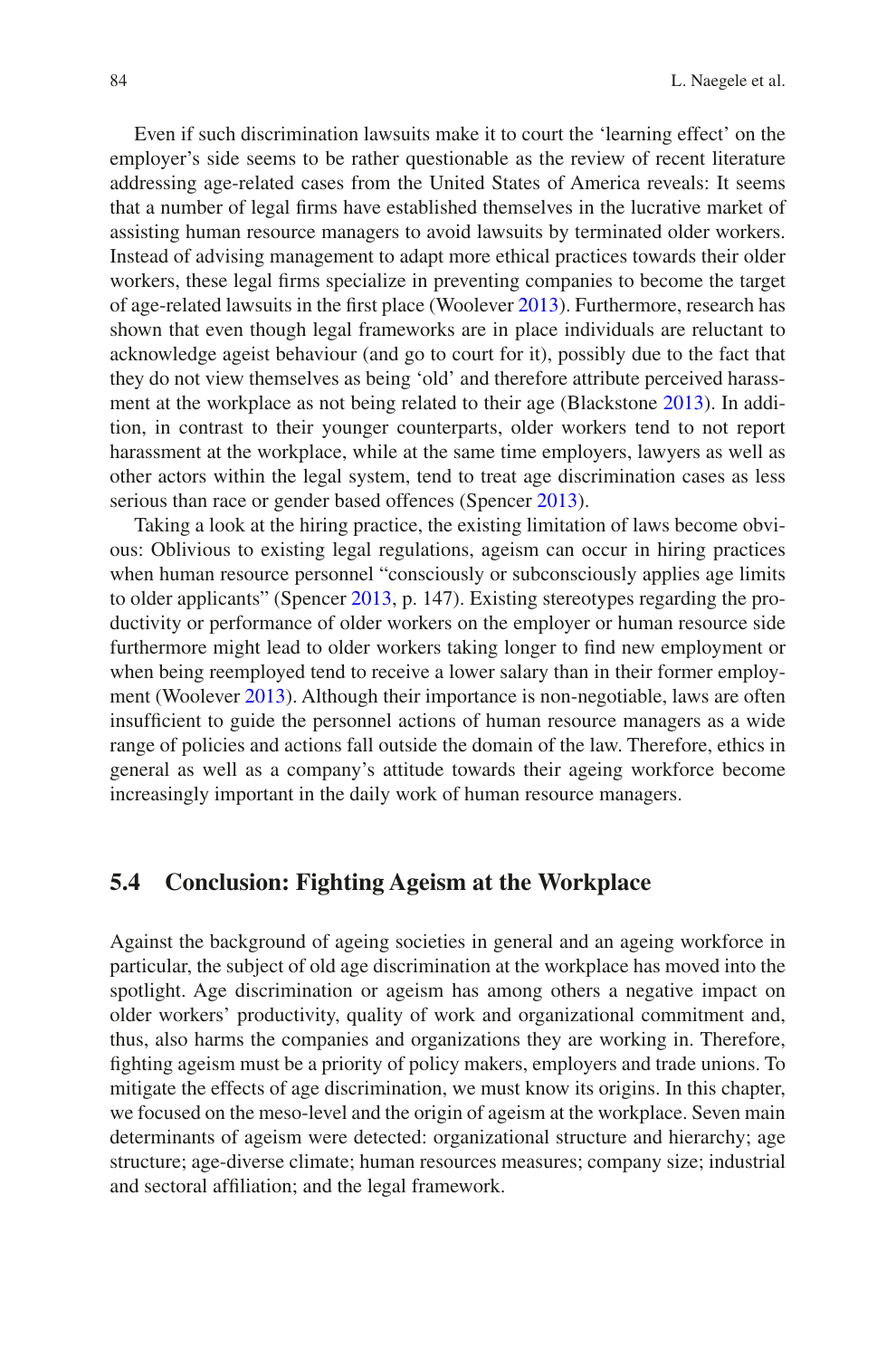Regarding a company's *organizational structure*, four components were identified at which age discrimination is possible: the organization of work itself; decision making process; performance evaluations; and information networks. Moreover, the formal and informal structure of the organization determines the need for certain skills over others, and these skills can be the subject of ageism. Hence, there can be an indirect effect of the organizational structure on ageism through skills. Our literature review reveals a striking lack of research on the relation between age and organizational structure, especially when compared to research on gender and organizations. This could be an interesting path to develop in future research.

A company's *age structure* can influence the occurrence of ageism in two ways: on the one hand growing age diversity can lead to more contact between workers of different ages and, thus, reduce ageism. On the other hand, it could make age as a category more salient and increase its importance as an element of categorization and potentially lead to discrimination because of age.

*Company size* is linked with ageism in two ways: Larger companies have institutionalized human resources departments offering age management measures that help to tackle ageism. At the same time, the informal organizational structure of smaller companies might help to create contacts between different generations of workers and, thus, decrease ageism. In addition, less formal work-integrated measures might likewise contribute to a more positive reception of older workers in small and medium sized companies. Further research in this regard could add valuable input to the debate.

A coherent *human resources* strategy—e.g. age inclusive training programs and an age blind recruitment and promotion procedure—will help to reduce ageism. Closely linked to the human resource strategy, the concept of *age friendly climate and corporate identity* can play an important role. Creating an atmosphere of ageistfree language, procedures and products is an important step to fight ageism.

Whereas the first five determinants are closely linked to the company level, the last two determinants of ageism at the workplace—*industrial and sectorial affiliation* and the *legal framework*—are located between the meso and macro level and therefore policy makers and stakeholders have to put the topic of ageism actively on the political agendas in order to prevent ageist behaviour in the workforce.

What implications can be drawn from this analysis of ageism's sources at the workplace? First, it is important to recognize that older and younger workers are both valuable members of the workforce, and policies should refrain from playing out different labour market groups against each other. Second, employers and trade unions should try to create an ageist-free environment at the workplace. One main tool to do so is the implementation of human resource measures as described above. Third, when trying to fight ageism, companies must seek for tailor fit solutions according to their sizes, sector and the age compositions of their employees. A 'one size fits all' approach will not be sufficient in order to prevent discrimination based on age in the labour market. Fourth, the state should set a legal framework that in alliance with companies' anti-discrimination measures grants workers protection from discrimination based on age. Last, all efforts to combat discrimination because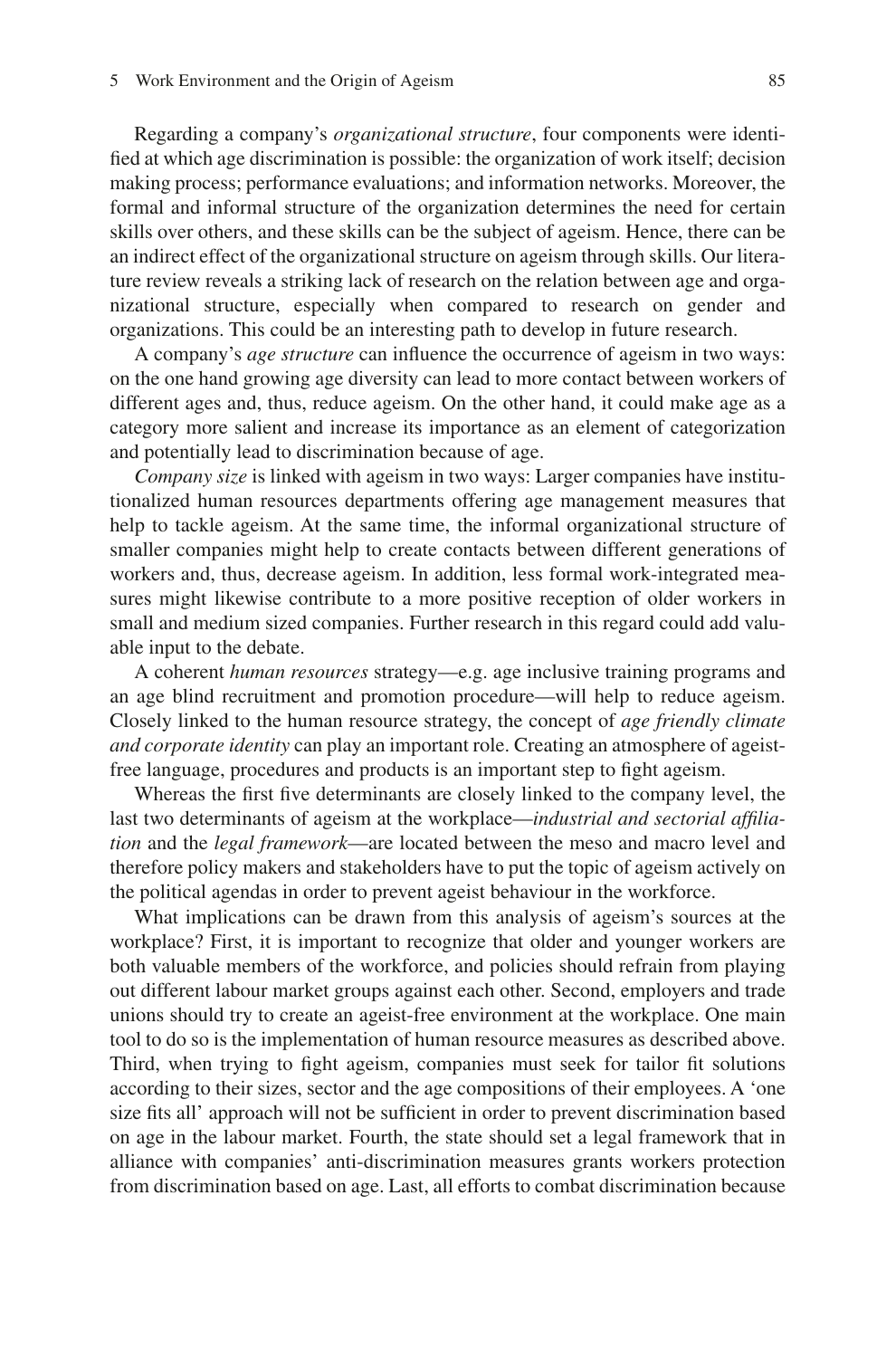of age at the workplace should be synchronized with each other and be embedded into a general strategy of fighting ageism not only at the workplace but also in society in general.

### **References**

- <span id="page-13-17"></span>Abuladze, L., & Perek-Białas, J. (2018). Measures of ageism in the labour market in international social studies. In L. Ayalon & C. Tesch-Römer (Eds.), *Contemporary perspectives on ageism: Vol. 19. International perspectives on aging* (pp. 459–489). Berlin: Springer.
- <span id="page-13-13"></span>Ahmed, A. M., Andersson, L., & Hammarstedt, M. (2012). Does age matter for employability? A field experiment on ageism in the Swedish labour market. *Applied Economics Letters, 19*(4), 403–406.
- <span id="page-13-7"></span>Andriopoulos, C. (2001). Determinants of organisational creativity: A literature review. *Management Decision, 39*(10), 834–841.
- <span id="page-13-12"></span>Aronson, E., Wilson, T., & Akert, R. (2004). *Sozialpsychologie*. München: Pearson.
- <span id="page-13-6"></span>Ashton, D. N. (2004). The impact of organisational structure and practices on learning in the workplace. *International Journal of Training and Development, 8*(1), 43–53.
- <span id="page-13-2"></span>Ayalon, L. (2013). Feelings towards older vs. younger adults: Results from the European Social Survey. *Educational Gerontology, 39*(12), 888–901.
- <span id="page-13-0"></span>Bal, A. C., Reiss, A. E., Rudolph, C. W., & Baltes, B. B. (2011). Examining positive and negative perceptions of older workers: A meta-analysis. *Journal of Gerontology: The Journals of Gerontology, Series B, 66*(6), 687–698.
- <span id="page-13-16"></span>Beck, V. (2013). Employers' use of older workers in the recession. *Employee Relations, 35*(3), 257–271.
- <span id="page-13-8"></span>Bellmann, L., Hilpert, M., Kistler, E., & Wahse, J. (2003). Herausforderungen des demografischen Wandels für den Arbeitsmarkt und die Betriebe. *Mitteilungen aus der Arbeitsmarkt- und Berufsforschung, 36*(2), 133–149.
- <span id="page-13-9"></span>Binnewies, C., Ohly, S., & Niessen, C. (2008). Age and creativity at work. *Journal of Managerial Psychology, 23*(4), 438–457.
- <span id="page-13-5"></span>Bird, S. R., & Rhoton, L. A. (2011). Women professionals' gender strategies: Negotiating gendered organizational barriers. In E. Jeanes, D. Knights, & P. Y. Martin (Eds.), *Handbook of Gender, Work and Organization* (pp. 245–262). Hoboken: Wiley-Blackwell.
- <span id="page-13-18"></span>Blackstone, A. (2013). Harassment of older adults in the workplace. In P. Brownell & J. J. Kelly (Eds.), *Ageism and Mistreatment of Older Workers* (pp. 31–49). Dordrecht: Springer.
- <span id="page-13-10"></span>Boehm, S. A., Kunze, F., & Bruch, H. (2013). Spotlight on age-diversity climate: The impact of age-inclusive HR practices on firm-level outcomes. *Personnel Psychology, 67*(3), 667–704.
- <span id="page-13-15"></span>Boockmann, B., & Zwick, T. (2004). Betriebliche Determinanten der Beschäftigung älterer Arbeitnehmer. *Zeitschrift für Arbeitsmarkt- und Berufsforschung (ZAF), 37*(1), 53–63.
- <span id="page-13-3"></span>Branine, M., & Glover, I. (1997). Ageism in work and employment: Thinking about connections. *Personnel Review, 26*(4), 233–244.
- <span id="page-13-4"></span>Brooke, E. (2010). Employment relations and the wage: How gender and age influence the negotiating power of IT workers. In J. A. McMullin & V. W. Marshall (Eds.), *Aging and working in the new economy: Changing career structures in small IT firms* (pp. 88–118). Cheltenham: Edward Elgar.
- <span id="page-13-11"></span>Brownell, P., & Kelly, J. J. (Eds.). (2013). *Ageism and mistreatment of older workers: Current reality, future solutions*. Dordrecht: Springer.
- <span id="page-13-14"></span>Burke, R., & Ng, E. (2006). The changing nature of work and organizations: Implications for human resource management. *Human Resource Management Review, 16*(2), 86–94.
- <span id="page-13-1"></span>Butler, R. N. (1969). Age-ism: Another form of bigotry. *Gerontologist, 9*(4), 243–246.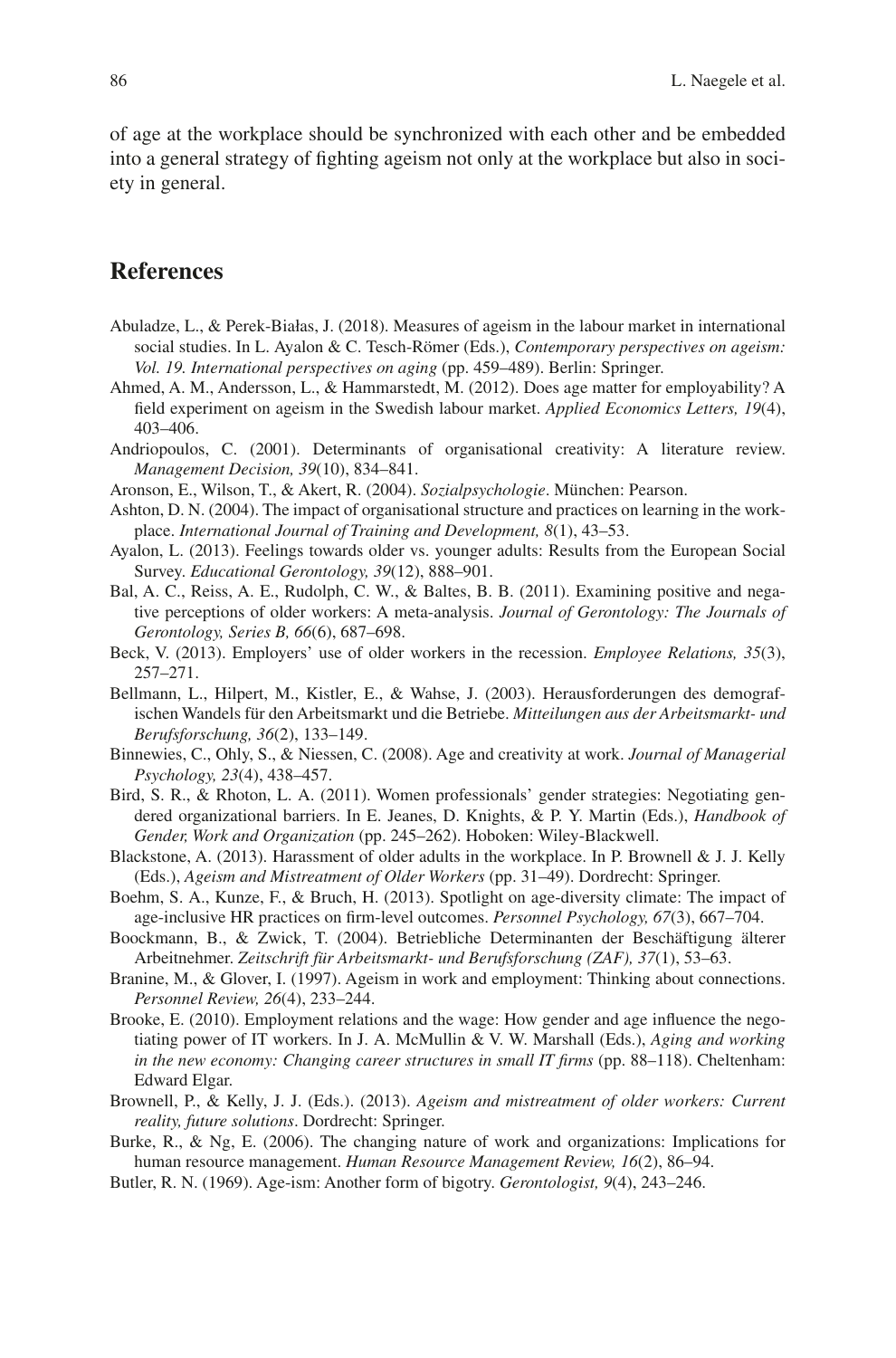- <span id="page-14-2"></span>Cardoso, A. R., Guimarães, P., & Varejão, J. (2010). *Are older workers worthy of their pay? An empirical investigation of age-productivity and age-wage nexuses* (IZA discussion paper No. 5121).
- <span id="page-14-6"></span>Caroli, E., & Van Reenen, J. (2001). Skill-biased organizational change? Evidence from a panel of British and French establishments. *The Quarterly Journal of Economics, 116*(4), 1449–1492.
- <span id="page-14-17"></span>Carrigan, M., & Szmigin, I. (2003). Regulating ageism in UK advertising: An industry perspective. *Marketing Intelligence and Plan, 21*(4), 198–204.
- <span id="page-14-10"></span>Chiu, W., Chan, A. W., Snape, E., & Redman, T. (2001). Age stereotypes and discriminatory attitudes towards older workers: An East-West comparison. *Human Relations, 54*(5), 629–661.
- <span id="page-14-8"></span>Ciampa, E., & Chernesky, R. (2013). Creating supportive workplace environments for older workers. In P. Brownell & J. J. Kelly (Eds.), *Ageism and mistreatment of older workers* (pp. 93–111). Dordrecht: Springer.
- <span id="page-14-12"></span>Dipboye, R. L., & Colella, A. (Eds.). (2013). *Discrimination at work: The psychological and organizational bases*. New York: Psychology Press.
- <span id="page-14-18"></span>Doron, I., Brown, B., & Somers, S. B. (2013). International protection for the human rights of older people: History and future prospects. In P. Brownell & J. J. Kelly (Eds.), *Ageism and mistreatment of older workers* (pp. 165–181). Dordrecht: Springer.
- <span id="page-14-19"></span>Doron, I., Numhauser-Henning, A., Spanier, B., Georgantzi, N., & Mantovani, E. (2018). Ageism and anti-ageism in the legal system: A review of key themes. In L. Ayalon & C. Tesch-Römer (Eds.), *Contemporary perspectives on ageism: Vol. 19. International perspectives on aging* (pp. 303–320). Berlin: Springer.
- <span id="page-14-9"></span>Fowler, C., Gasiorek, J., & Giles, H. (2015). The role of communication in aging well: Introducing the communicative ecology model of successful aging. *Communication Monographs* (e-pub ahead of print), 1–27.
- <span id="page-14-3"></span>Frerichs, F., Lindley, R., Aleksandrowicz, P., Baldauf, B., & Galloway, S. (2012). Active ageing in organisations: A case study approach. *International Journal of Manpower, 33*(6), 666–684.
- <span id="page-14-13"></span>Fuertes, V., Egdell, V., & McQuaid, R. (2013). Extending working lives: Age management in SMEs. *Employee Relations, 35*(3), 272–293.
- <span id="page-14-5"></span>Gelfand, M. J., Raver, J. L., Nishii, L. H., & Schneider, B. (2005). Discrimination in organizations: An organizational-level systems perspective. In R. L. Dipboye & A. Colella (Eds.), *Discrimination at work: The psychological and organizational bases* (pp. 89–116). New York: Psychology Press.
- <span id="page-14-4"></span>Gelfand, M. J., Nishii, L. H., Raver, J. L., & Schneider, B. (2007). *Discrimination in organizations: An organizational-level systems prespective* (CAHRS Working Paper 07–08).
- <span id="page-14-20"></span>Georgantzi, N. (2018). The European union's approach towards ageism. In L. Ayalon & C. Tesch-Römer (Eds.), *Contemporary perspectives on ageism: Vol. 19. International perspectives on aging* (pp. 341–368). Berlin: Springer.
- <span id="page-14-11"></span>Göbel, C., & Zwick, T. (2013). Are personnel measures effective in increasing productivity of old workers? *Labour Economics, 22*(1), 80–93.
- <span id="page-14-7"></span>Gringart, E., Helmes, E., & Speelman, C. P. (2005). Exploring attitudes toward older workers among Australian employers. *Journal of Aging & Social Policy, 17*(3), 85–103.
- <span id="page-14-0"></span>Hedge, J. W. (Ed.). (2012). *The Oxford handbook of work and aging*. Oxford: Oxford University Press.
- <span id="page-14-16"></span>Henkens, K. (2005). Stereotyping older workers and retirement: The managers' point of view. *Canadian Journal on Aging, 24*(4), 353–366.
- <span id="page-14-14"></span>Hess, M. (2013, September 5–7). *Age-stereotypes and their effect on retirement intensions*. Paper presented at the 11th annual ESPAnet conference in Poznan.
- <span id="page-14-15"></span>Hilzenbecher, U. (2006). Wachstumsstrategien für KMUs. In R. Berndt (Ed.), *Management-Konzepte für Kleine und Mittlere Unternehmen* (pp. 85–111). Berlin: Springer.
- <span id="page-14-1"></span>Kalwij, A., Kapteyn, A., & de Vos, K. (2010). Retirement of older workers and employment of the young. *De Economist, 158*(4), 341–359.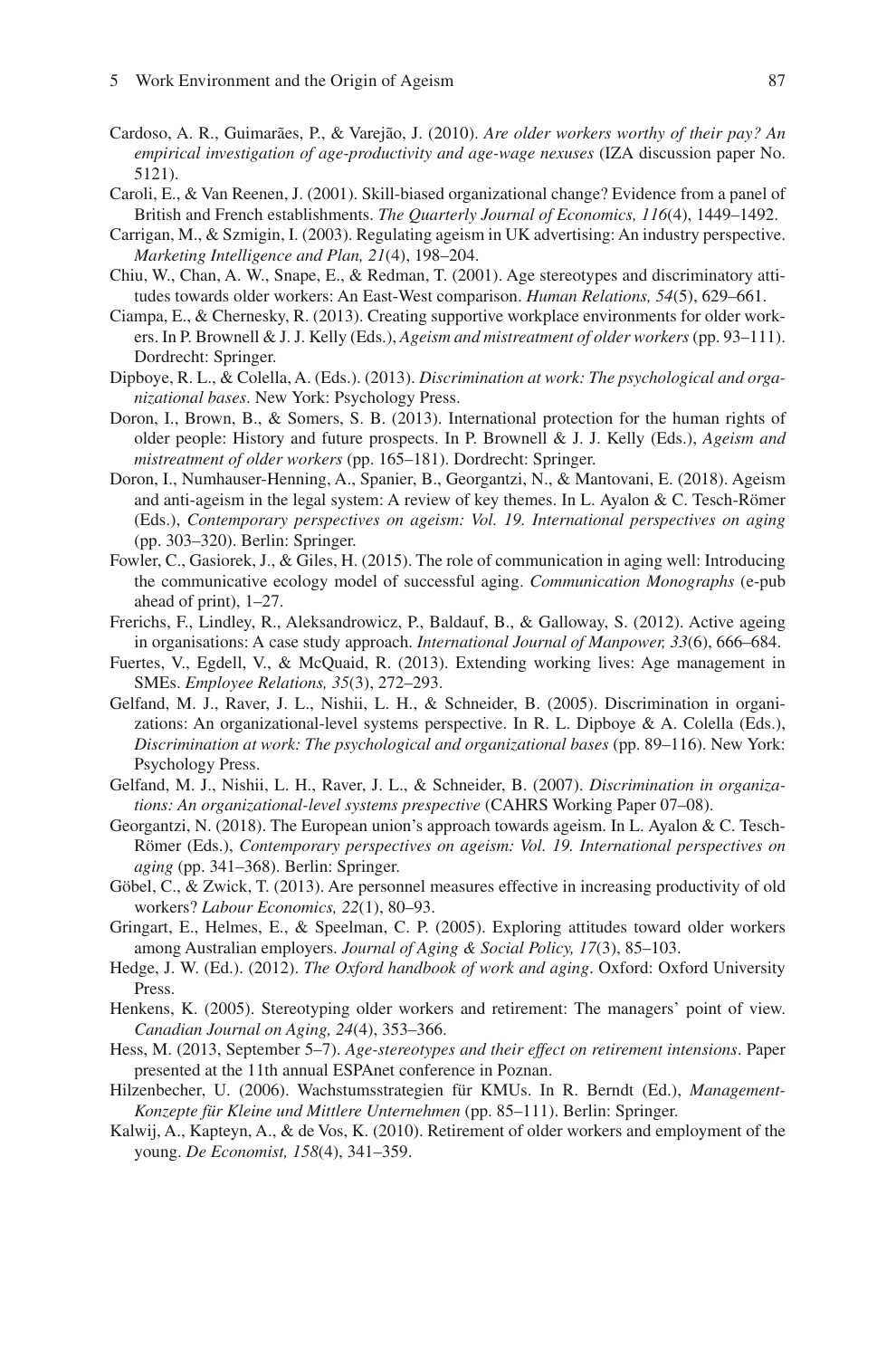- <span id="page-15-9"></span>Kooij, D. T. A. M., Jansen, P. G. W., Dikkers, J. S. E., & de Lange, A. H. (2010). The influence of age on the associations between HR practices and both affective commitment and job satisfaction: A meta-analysis. *Journal of Organizational Behavior, 31*(8), 1111–1136.
- <span id="page-15-1"></span>Kunze, F., Boehm, S. A., & Bruch, H. (2011). Age diversity, age discrimination climate and performance consequences – A cross organizational study. *Journal of Organizational Behavior, 32*(2), 264–290.
- <span id="page-15-7"></span>Kunze, F., Boehm, S., & Bruch, H. (2013). Organizational performance consequences of age diversity: Inspecting the role of diversity-friendly HR policies and top managers' negative age stereotypes. *Journal of Management Studies, 50*(3), 413–442.
- <span id="page-15-13"></span>Leber, U., Stegmaier, J., & Tisch, A. (2013). *Altersspezifische Personalpolitik: Wie Betriebe auf die Alterung ihrer Belegschaft reagieren* (IAB-Kurzbericht No. 13).
- <span id="page-15-10"></span>Lepak, D. P., Liao, H., Chung, Y., & Harden, E. H. (2006). A conceptual review of human resource management systems in strategic human resource management research. In J. J. Martocchio (Ed.), *Research in personnel and human resources management* (Vol. 25, pp. 217–271). Oxford: Elsevier.
- <span id="page-15-8"></span>Liden, R. C., Erdogan, B., Wayne, S. J., & Sparrowe, R. T. (2006). Leader-member exchange, differentiation, and task interdependence: Implications for individual and group performance. *Journal of Organizational Behavior, 27*(6), 723–746.
- <span id="page-15-12"></span>Lyon, P., Hallier, J., & Glover, I. (1998). Divestment or investment? The contradictions of HRM in relation to older employees. *Human Resource Management Journal, 8*(1), 56–66.
- <span id="page-15-11"></span>Machado, C. S., & Portela, M. (2013). *Age and opportunities for promotion* (IZA Discussion Paper No. 7784).
- <span id="page-15-17"></span>Macinol, J. (2010, August). *Ageism and age discrimination: Some analytical issues*. ILC-UK think-piece.
- <span id="page-15-16"></span>Malmberg, B., Lindh, T., & Halvarsson, M. (2008). Productivity consequences of workforce aging: Stagnation or Horndal effect? In A. Prskawetz, D. E. Bloom, & W. Lutz (Eds.), *Population aging, human capital accumulation, and productivity growth* (pp. 238–257). New York: Population Council.
- <span id="page-15-18"></span>McDonald, L. (2013). The evolution of retirement as systematic ageism. In P. Brownell & J. J. Kelly (Eds.), *Ageism and mistreatment of older workers* (pp. 69–93). Dordrecht: Springer.
- <span id="page-15-2"></span>McGoldrick, A. E., & Arrowsmith, J. (2001). Discrimination by age: The organizational response. In I. Glover & M. Branine (Eds.), *Ageism in work and employment* (pp. 75–95). Aldershot: Ashgate.
- <span id="page-15-4"></span>McMullin, J., & Dryburgh, H. (2011). Gender, age, and work in the new economy. In J. A. McMullin (Ed.), *Age, gender, and work: Small information technology firms in the new economy* (pp. 3–17). Vancouver: UBC Press.
- <span id="page-15-6"></span>McMullin, J., & Duerden Comeau, T. (2011). Aging and age discrimination in IT firms. In J. A. McMullin (Ed.), *Age, gender, and work: Small information technology firms in the new economy* (pp. 133–158). Vancouver: UBC Press.
- <span id="page-15-3"></span>McMullin, J., Jovic, E., & Duerden Comeau, T. (2011). Generational and age discourse in IT firms. In J. A. McMullin (Ed.), *Age, gender, and work: Small information technology firms in the new economy* (pp. 113–132). Vancouver: UBC Press.
- <span id="page-15-14"></span>Metcalf, H., & Meadows, P. (2010). *Second survey of employers' policies practices and preferences relating to age*. London: Department for Business, Innovation and Skills.
- <span id="page-15-19"></span>Mikołajczyk, B. (2018). The council of europe's approach towards ageism. In L. Ayalon & C. Tesch-Römer (Eds.), *Contemporary perspectives on ageism: Vol. 19. International perspectives on aging* (pp. 321–339). Berlin: Springer.
- <span id="page-15-5"></span>Miles, R. E., & Snow, C. C. (1995). The network firm: A spherical structure built on a human investment philosophy. *Organizational Dynamics, 23*(4), 5–18.
- <span id="page-15-15"></span>Naegele, L., & Frerichs, F. (2015). *Kompetenzentwicklung und Laufbahngestaltung im Handwerk: Die Situation älterer Mitarbeiterinnen und Mitarbeiter* (Newsletter Gerontologie No. 6).
- <span id="page-15-0"></span>Ng, T. W. H., & Feldman, D. C. (2008). The relationship of age to ten dimensions of job performance. *The Journal of applied psychology, 93*(2), 392–423.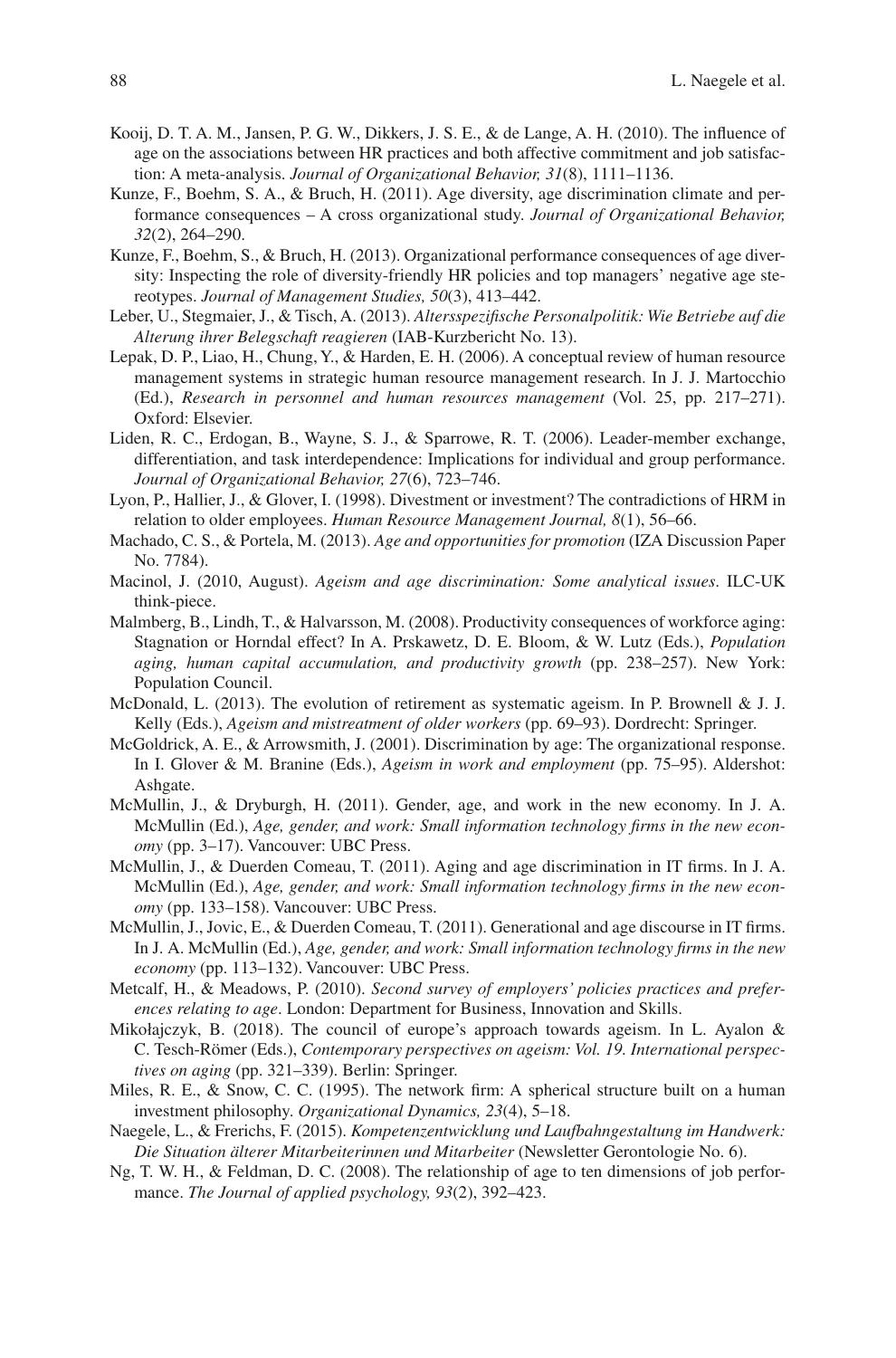- <span id="page-16-0"></span>Ng, T. W. H., & Feldman, D. C. (2012). Evaluating six common stereotypes about older workers with meta-analytical data. *Personnel Psychology, 65*(4), 821–858.
- <span id="page-16-9"></span>Nishii, L. H., & Mayer, D. M. (2009). Do inclusive leaders help to reduce turnover in diverse groups? The moderating role of leader-member exchange in the diversity to turnover relationship. *Journal of Applied Psychology, 94*(6), 1412–1426.
- <span id="page-16-18"></span>Numhauser-Henning, A. (2013). The EU ban on age-discrimination and elderly workers: Potential and pitfalls. *International Journal of Comparative Labour Law and Industrial Relations, 29*(4), 391–414.
- <span id="page-16-19"></span>O'Cinneide, C. (2005). *Age discrimination and European Law*. Luxembourg: EUR-OP.
- <span id="page-16-4"></span>Orpen, C. (1995). The effects of perceived age discrimination on employee job satisfaction, organizational commitment and job involvement. *Psychology, 32*(3–4), 55–56.
- <span id="page-16-14"></span>Oswick, C., & Rosenthal, P. (2001). Towards a relevant theory of age discrimination in employment. In M. Noon & E. Ogbonna (Eds.), *Equality, diversity and disadvantage in employment* (pp. 156–171). Hampshire: Palgrave.
- <span id="page-16-12"></span>Picchio, M., & Van Ours, J. C. (2013). Retaining through training even for older workers. *Economics of Education Review, 32*(C), 29–48.
- <span id="page-16-6"></span>Riach, K., & Kelly, S. (2015). The need for fresh blood: Understanding organizational age inequality through a vampiric lens. *Organization, 22*(3), 287–305.
- <span id="page-16-15"></span>Richardson, B., Webb, J., Webber, L., & Smith, K. (2013). Age discrimination in the evaluation of job applicants. *Journal of Applied Social Psychology, 43*(1), 35–44.
- <span id="page-16-11"></span>Rocco, T. S., Thijssen, J. G. L., & Githens, R. P. (2014). The myths of ageing and decline: Career development and employability of older workers. In J. Walton & C. Valentin (Eds.), *Human resource development: Practices and orthodoxies* (pp. 184–201). Basingstoke: Palgrave Macmillan.
- <span id="page-16-1"></span>Rothenberg, J. Z., & Gardner, D. S. (2011). Protecting older workers: The failure of the age discrimination in employment act of 1967. *Journal of Sociology and Social Welfare, 38*(1), 9–30.
- <span id="page-16-2"></span>Schermuly, C., Deller, J., & Büsch, V. (2014). A research note on age discrimination and the desire to retire: The mediating effect of psychological empowerment. *Research on Aging, 36*(3), 382–393.
- <span id="page-16-5"></span>Shiu, E., Hassan, L. M., & Parry, S. (2015). The moderating effects of national age stereotyping on the relationships between job satisfaction and its determinants: A study of older workers across 26 countries. *British Journal of Management, 26*(2), 255–272.
- <span id="page-16-8"></span>Shore, L. M., & Goldberg, C. B. (2012). Age discrimination in the workplace. In R. L. Dipboye & A. Colella (Eds.), *Discrimination at work: The psychological and organizational bases* (pp. 203–225). New York: Psychology Press.
- <span id="page-16-3"></span>Snape, E., & Redman, T. (2006). Too old or too young? The perceived impacts of age discrimination. *Human Resource Management Journal, 13*(1), 78–89.
- <span id="page-16-20"></span>Spencer, C. (2013). Legal and legislative issues in protecting older adults in the workplace: An international perspective. In P. Brownell & J. J. Kelly (Eds.), *Ageism and mistreatment of older workers* (pp. 145–165). Dordrecht: Springer.
- <span id="page-16-17"></span>Stettes, O. (2009). Altersbilder in deutschen Industrieunternehmen und Personalpolitik für ältere Beschäftigte. *IW-Trends – aus dem Institut der deutschen Wirtschaft Köln, 36. Jahrgang* (4).
- <span id="page-16-16"></span>Stettes, O. (2012). Altersbilder in deutschen Industrieunternehmen und Personalpolitik für ältere Beschäftigte. In F. Berner, J. Rossow, & K.-P. Schwitzer (Eds.), *Altersbilder in der Wirtschaft, im Gesundheitswesen und in der pflegerischen Versorgung* (pp. 25–43). Wiesbaden: VS Verlag für Sozialwissenschaften.
- <span id="page-16-10"></span>Stroud, D., & Walker, K. (2013). *Marketing to the ageing consumer: The secrets to building an age-friendly business* (pp. 184–201). Basingstoke: Palgrave Macmillan.
- <span id="page-16-13"></span>Taylor, P. (2011). Ageism and age discrimination in the labour market and employer responses. In T. Griffin & F. Beddie (Eds.), *Older workers. Research findings* (pp. 46–64). NCVER: Adelaide.
- <span id="page-16-7"></span>Taylor, P., & Walker, A. (1998). Employers and older workers: Attitudes and employment practices. *Ageing and Society, 18*(6), 641–658.